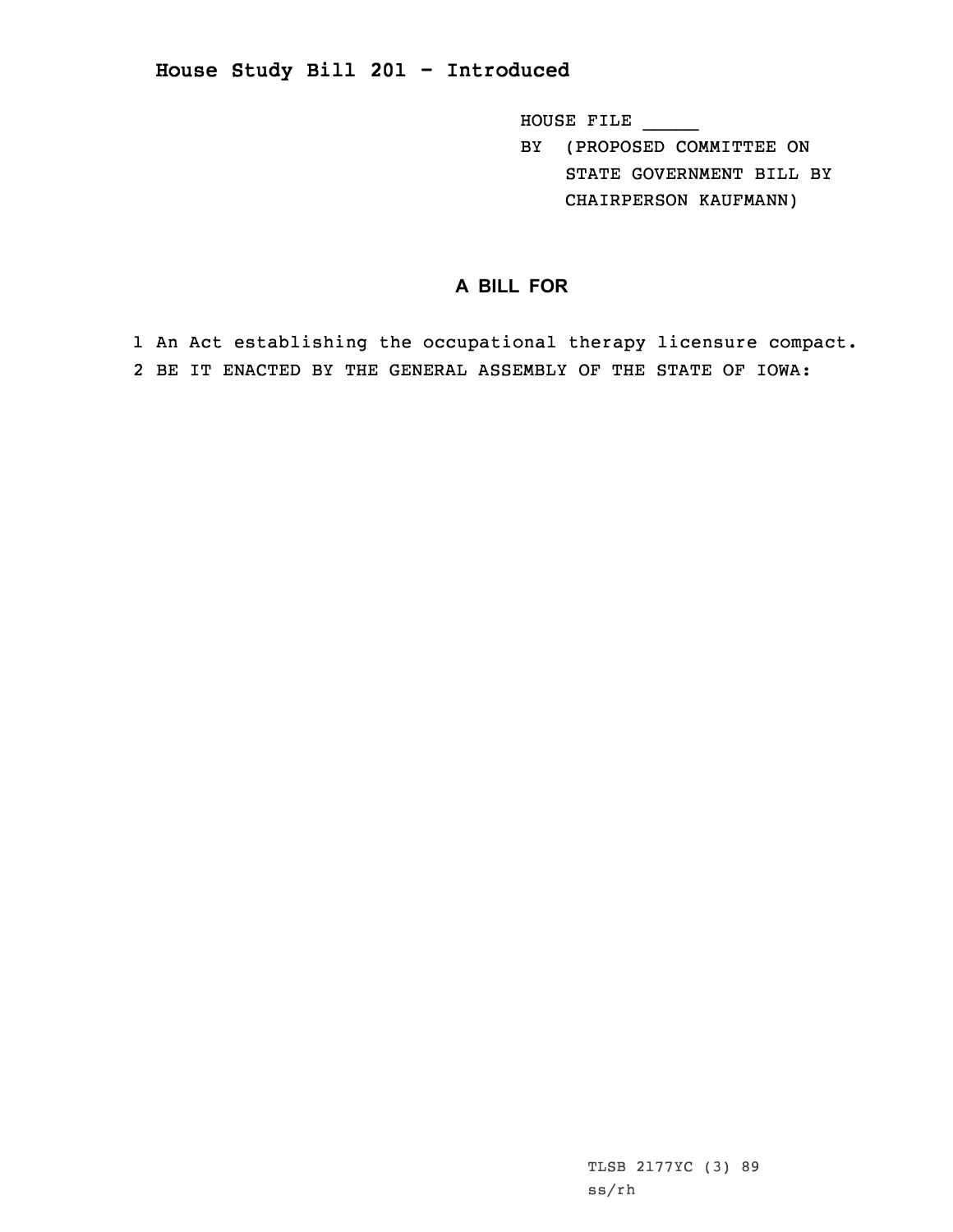1 Section 1. NEW SECTION. **147E.1 Occupational therapy** 2 **licensure compact.**

 1. *Purpose.* The purpose of this compact is to facilitate interstate practice of occupational therapy with the goal of improving public access to occupational therapy services. The practice of occupational therapy occurs in the state where the patient or client is located at the time of the patient or client encounter. The compact preserves the regulatory authority of the states to protect public health and safety through the current system of state licensure. This compact is designed to achieve the following objectives:

12 *a.* Increase public access to occupational therapy services 13 by providing for the mutual recognition of other member state 14 licenses.

<sup>15</sup> *b.* Enhance the states' ability to protect the public's 16 health and safety.

17 *c.* Encourage the cooperation of member states in regulating 18 multistate occupational therapy practice.

19 *d.* Support spouses of relocating military members.

20 *e.* Enhance the exchange of licensure, investigative, and 21 disciplinary information between member states.

22 *f.* Allow <sup>a</sup> remote state to hold <sup>a</sup> provider of services with <sup>23</sup> <sup>a</sup> compact privilege in that state accountable to that state's 24 practice standards.

25 *g.* Facilitate the use of telehealth technology in order to 26 increase access to occupational therapy services.

27 2. *Definitions.* As used in this compact, and except as 28 otherwise provided, the following definitions shall apply:

 *a. "Active duty military"* means full-time duty status in the active uniformed service of the United States, including members of the national guard and reserve on active duty orders pursuant to 10 U.S.C. §1209 and 10 U.S.C. §1211.

<sup>33</sup> *b. "Adverse action"* means any administrative, civil, <sup>34</sup> equitable, or criminal action permitted by <sup>a</sup> state's laws which 35 is imposed by <sup>a</sup> licensing board or other authority against

 $-1-$ 

LSB 2177YC (3) 89  $ss/rh$   $1/28$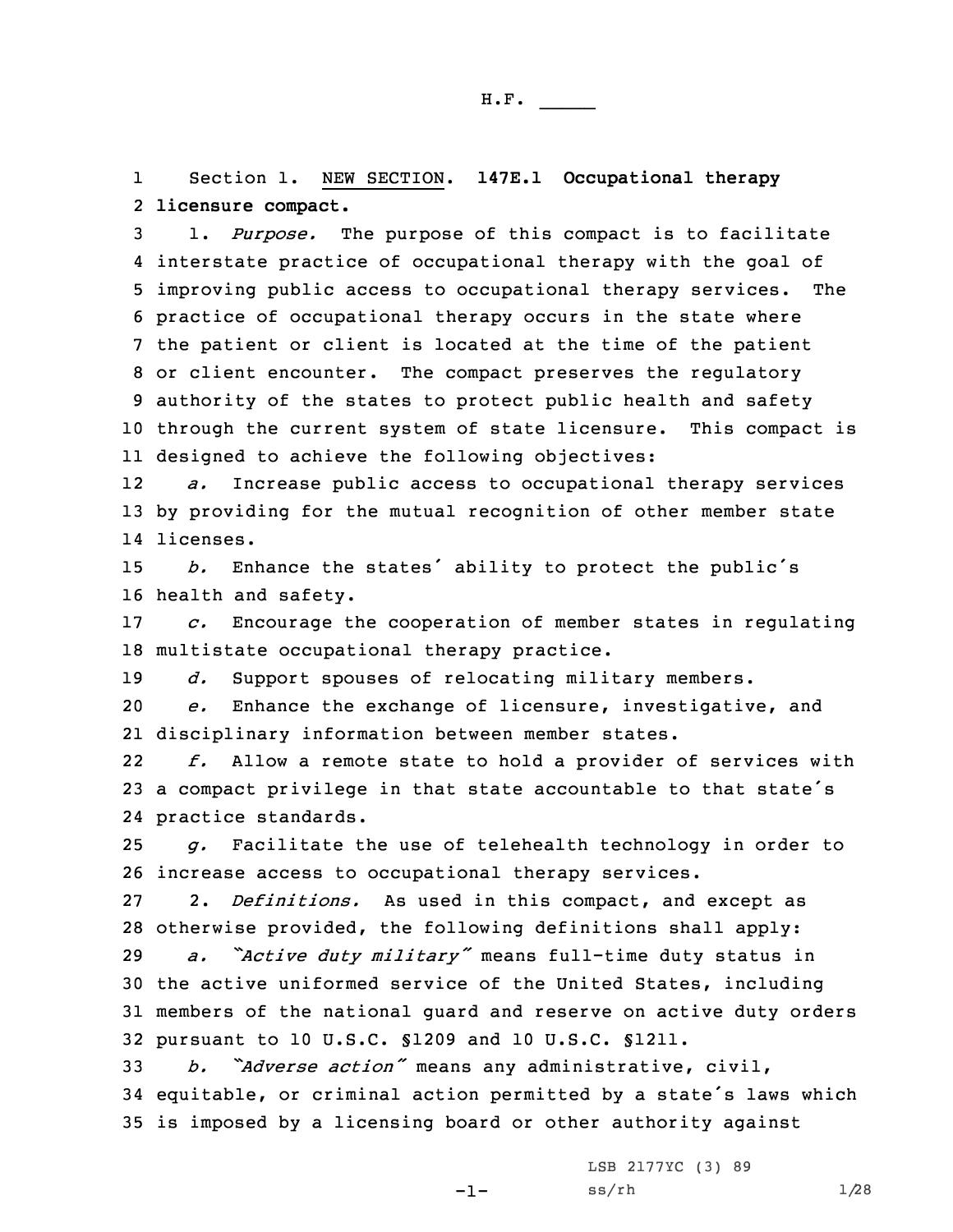1 an occupational therapist or occupational therapy assistant, including actions against an individual's license or compact privilege such as censure, revocation, suspension, probation, monitoring of the licensee, or restriction on the licensee's practice.

 *c. "Alternative program"* means <sup>a</sup> nondisciplinary monitoring process approved by an occupational therapy licensing board. *d. "Compact privilege"* means the authorization, which is equivalent to <sup>a</sup> license, granted by <sup>a</sup> remote state to allow <sup>a</sup> licensee from another member state to practice as an occupational therapist or practice as an occupational therapy assistant in the remote state under its laws and rules. The practice of occupational therapy occurs in the member state where the patient or client is located at the time of the patient or client encounter.

 *e. "Continuing competence or education"* means <sup>a</sup> requirement, as <sup>a</sup> condition of license renewal, to provide evidence of participation in, and completion of, educational and professional activities relevant to the practice or area of 20 work.

21 *f. "Current significant investigative information"* means investigative information that <sup>a</sup> licensing board, after an inquiry or investigation that includes notification and an opportunity for the occupational therapist or occupational therapy assistant to respond, if required by state law, has reason to believe is not groundless and, if proved true, would indicate more than <sup>a</sup> minor infraction.

 *g. "Data system"* means <sup>a</sup> repository of information about licensees, including but not limited to license status, investigative information, compact privileges, and adverse 31 actions.

 *h. "Encumbered license"* means <sup>a</sup> license in which an adverse action restricts the practice of occupational therapy by the licensee or said adverse action has been reported to the national practitioners data bank.

 $-2-$ 

LSB 2177YC (3) 89 ss/rh 2/28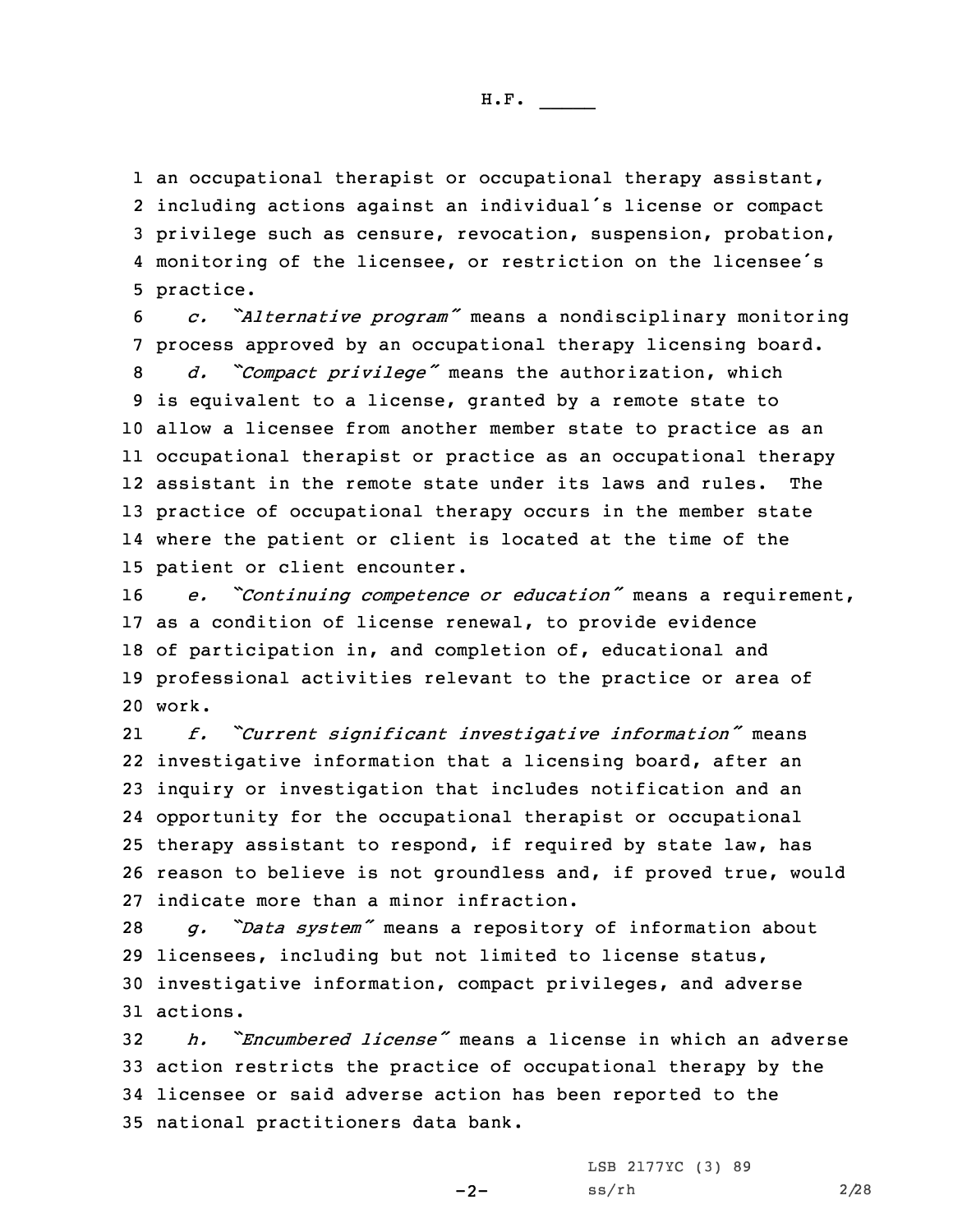1 *i. "Executive committee"* means <sup>a</sup> group of directors elected 2 or appointed to act on behalf of, and within the powers granted 3 to them by, the commission.

4 *j. "Home state"* means the member state that is the <sup>5</sup> licensee's primary state of residence.

<sup>6</sup> *k. "Impaired practitioner"* means individuals whose 7 professional practice is adversely affected by substance abuse, 8 addiction, or other health-related conditions.

<sup>9</sup> *l. "Investigative information"* means information, records, 10 or documents received or generated by an occupational therapy 11 licensing board pursuant to an investigation.

12 *m. "Jurisprudence requirement"* means the assessment of an <sup>13</sup> individual's knowledge of the laws and rules governing the 14 practice of occupational therapy in <sup>a</sup> state.

<sup>15</sup> *n. "Licensee"* means an individual who currently holds an 16 authorization from the state to practice as an occupational 17 therapist or as an occupational therapy assistant.

18 *o. "Member state"* means <sup>a</sup> state that has enacted the 19 compact.

<sup>20</sup> *p. "Occupational therapist"* means an individual who is 21 licensed by <sup>a</sup> state to practice occupational therapy.

22 *q. "Occupational therapy"*, *"occupational therapy practice"*, and *"practice of occupational therapy"* mean the care and services provided by an occupational therapist or an occupational therapy assistant as set forth in the member state's statutes and regulations.

27 *r. "Occupational therapy assistant"* means an individual 28 who is licensed by <sup>a</sup> state to assist in the practice of 29 occupational therapy.

<sup>30</sup> *s. "Occupational therapy compact commission"* or *"commission"* 31 means the national administrative body whose membership 32 consists of all states that have enacted the compact.

<sup>33</sup> *t. "Occupational therapy licensing board"* or *"licensing* <sup>34</sup> *board"* means the agency of <sup>a</sup> state that is authorized to license 35 and regulate occupational therapists and occupational therapy

LSB 2177YC (3) 89

 $-3-$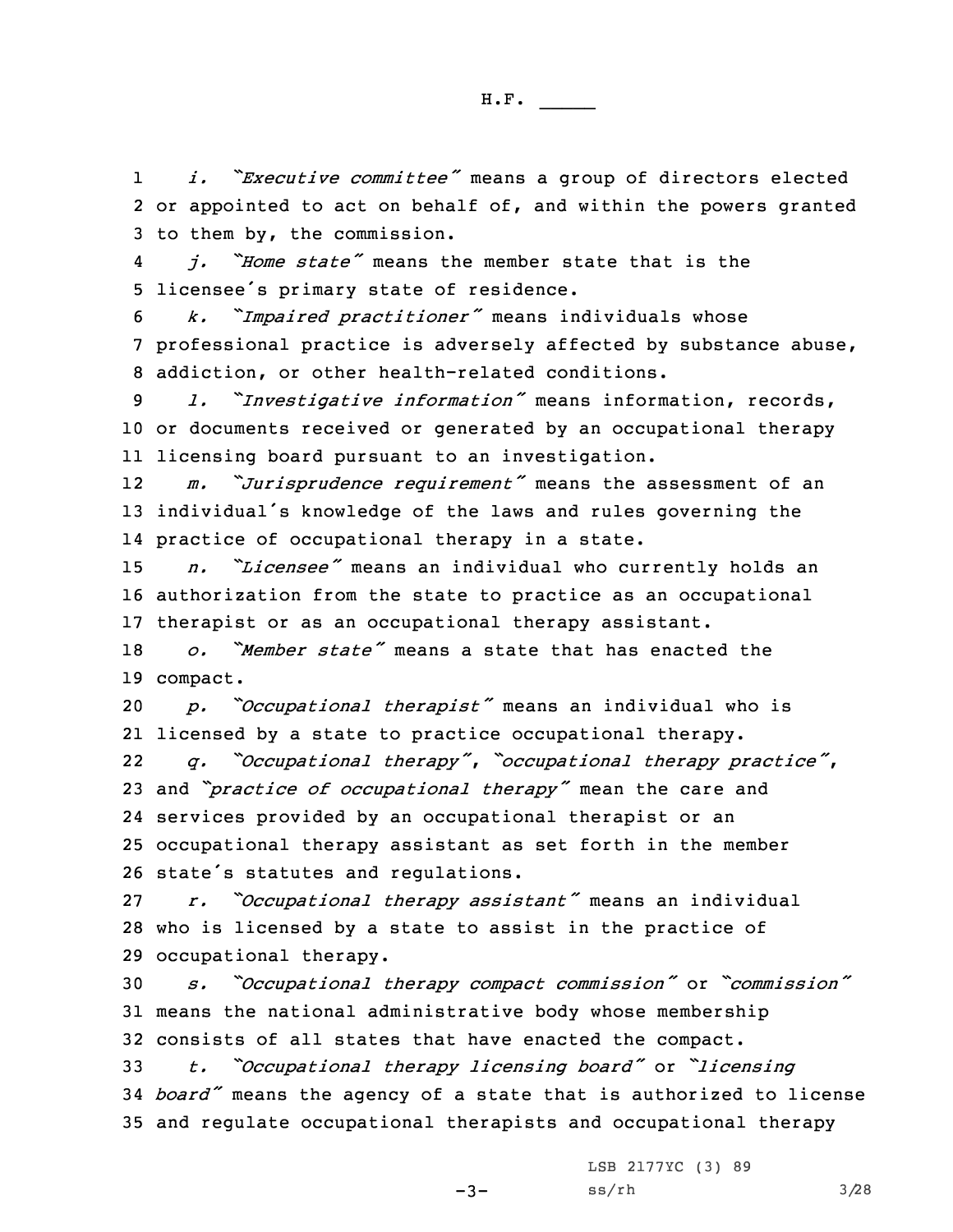1 assistants.

2 *u. "Primary state of residence"* or *"home state"* means the state in which an occupational therapist or occupational therapy assistant who is not active duty military declares <sup>a</sup> primary residence for legal purposes as verified by <sup>a</sup> driver's license, federal income tax return, lease, deed, mortgage, voter registration, or other verifying documentation as further defined by commission rules.

9 *v. "Remote state"* means <sup>a</sup> member state other than the home 10 state, where <sup>a</sup> licensee is exercising or seeking to exercise 11 the compact privilege.

12 *w. "Rule"* means <sup>a</sup> regulation promulgated by the commission 13 that has the force of law.

14 *x. "Single-state license"* means an occupational therapist or 15 occupational therapy assistant license issued by <sup>a</sup> member state 16 that authorizes practice only within the issuing state and does 17 not include <sup>a</sup> compact privilege in any other member state.

<sup>18</sup> *y. "State"* means any state, commonwealth, district, or 19 territory of the United States that regulates the practice of 20 occupational therapy.

21 *z. "Telehealth"* means the application of telecommunication 22 technology to deliver occupational therapy services for 23 assessment, intervention, or consultation.

243. *State participation in the compact.*

25 *a.* To participate in the compact, <sup>a</sup> member state shall do 26 all of the following:

27 (1) License occupational therapists and occupational 28 therapy assistants.

<sup>29</sup> (2) Participate fully in the commission's data system, <sup>30</sup> including but not limited to using the commission's unique 31 identifier as defined in rules of the commission.

32 (3) Have <sup>a</sup> mechanism in place for receiving and 33 investigating complaints about licensees.

34 (4) Notify the commission, in compliance with the terms 35 of the compact and rules, of any adverse action or the

 $-4-$ 

LSB 2177YC (3) 89  $ss/rh$  4/28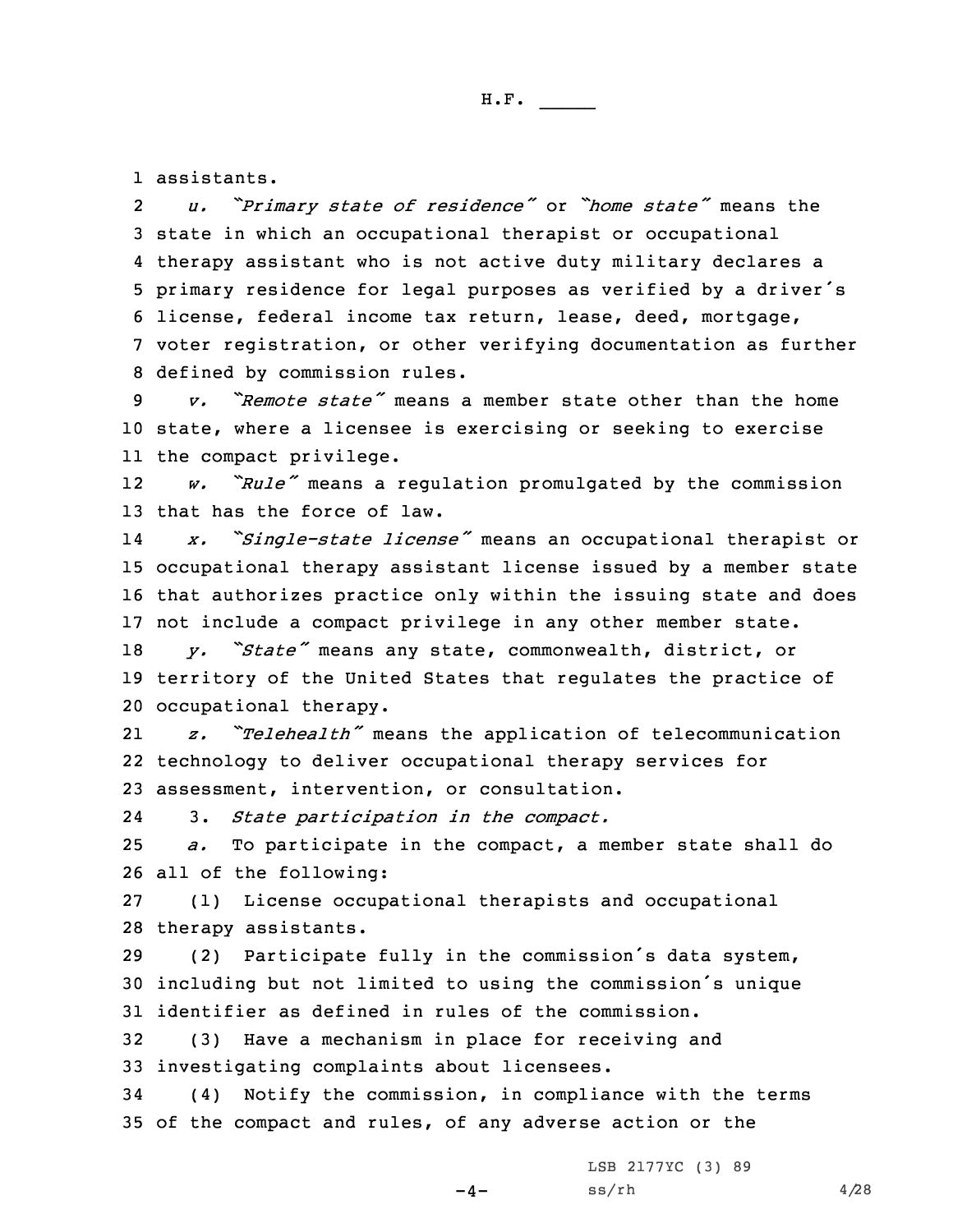availability of investigative information regarding <sup>a</sup> licensee. 2 (5) Implement or utilize procedures for considering the criminal history records of applicants for an initial compact privilege. These procedures shall include the submission of fingerprints or other biometric-based information by applicants for the purpose of obtaining an applicant's criminal history record information from the federal bureau of investigation and the agency responsible for retaining that state's criminal 9 records.

 (a) <sup>A</sup> member state shall, within <sup>a</sup> time frame established by the commission, require <sup>a</sup> criminal background check for <sup>a</sup> licensee seeking or applying for <sup>a</sup> compact privilege whose primary state of residence is that member state, by receiving the results of the federal bureau of investigation criminal record search, and shall use the results in making licensure decisions.

 (b) Communication between <sup>a</sup> member state, the commission, and among member states regarding the verification of eligibility for licensure through the compact shall not include any information received from the federal bureau of investigation relating to <sup>a</sup> federal criminal records check performed by <sup>a</sup> member state under Pub. L. No. 92-544.

23 (6) Comply with the rules of the commission. 24 (7) Utilize only <sup>a</sup> recognized national examination as 25 <sup>a</sup> requirement for licensure pursuant to the rules of the 26 commission.

27 (8) Have continuing competence or education requirements as 28 <sup>a</sup> condition for license renewal.

 *b.* <sup>A</sup> member state shall grant the compact privilege to <sup>a</sup> licensee holding <sup>a</sup> valid, unencumbered license in another member state in accordance with the terms of the compact and 32 rules.

33 *c.* <sup>A</sup> member state may charge <sup>a</sup> fee for granting <sup>a</sup> compact 34 privilege.

 $-5-$ 

<sup>35</sup> *d.* <sup>A</sup> member state shall provide for the state's delegate to

LSB 2177YC (3) 89  $ss/rh$  5/28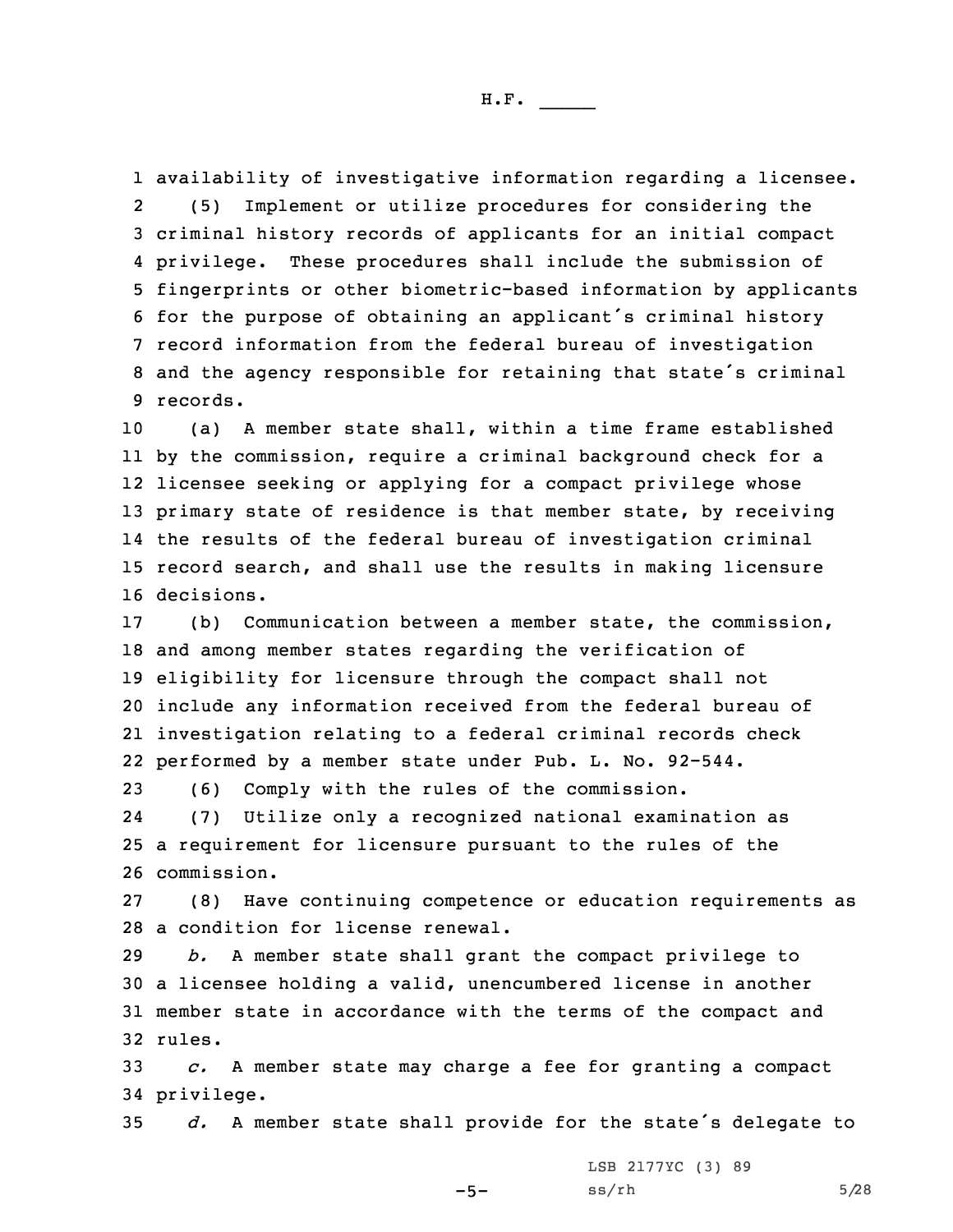1 attend all occupational therapy compact commission meetings.

2 *e.* Individuals not residing in <sup>a</sup> member state shall continue to be able to apply for <sup>a</sup> member state's single-state license as provided under the laws of each member state. However, the single-state license granted to these individuals shall not be recognized as granting the compact privilege in any other member state.

8 *f.* Nothing in this compact shall affect the requirements 9 established by <sup>a</sup> member state for the issuance of <sup>a</sup> 10 single-state license.

114. *Compact privilege.*

12 *a.* To exercise the compact privilege under the terms and 13 provisions of the compact, the licensee shall do all of the 14 following:

15 (1) Hold <sup>a</sup> license in the home state.

16 (2) Have <sup>a</sup> valid United States social security number or 17 national practitioner identification number.

18 (3) Have no encumbrance on any state license.

19 (4) Be eligible for <sup>a</sup> compact privilege in any member state <sup>20</sup> in accordance with paragraphs *"d"*, *"f"*, *"g"*, and *"h".*

21 (5) Have paid all fines and completed all requirements 22 resulting from any adverse action against any license or 23 compact privilege, and two years have elapsed from the date of 24 such completion.

25 (6) Notify the commission that the licensee is seeking the 26 compact privilege within <sup>a</sup> remote state.

27 (7) Pay any applicable fees, including any state fee, for 28 the compact privilege.

 (8) Complete <sup>a</sup> criminal background check in accordance with subsection 3, paragraph *"a"*, subparagraph (5). The licensee shall be responsible for the payment of any fee associated with the completion of <sup>a</sup> criminal background check.

33 (9) Meet any jurisprudence requirements established by 34 the remote state in which the licensee is seeking <sup>a</sup> compact 35 privilege.

-6-

LSB 2177YC (3) 89  $ss/rh$  6/28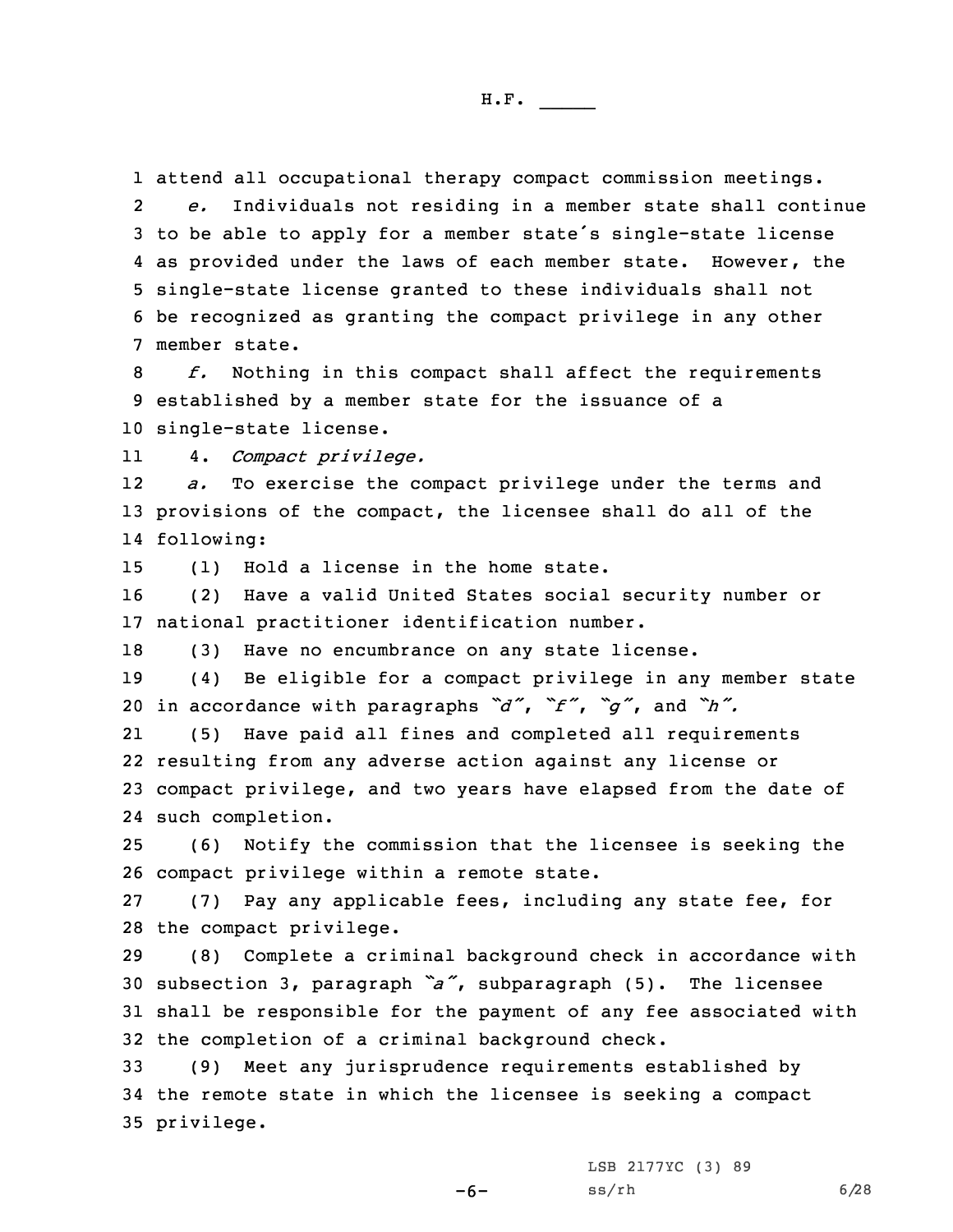1 (10) Report to the commission adverse action taken by any 2 nonmember state within thirty days from the date the adverse 3 action is taken.

4 *b.* The compact privilege is valid until the expiration date 5 of the home state license. The licensee must comply with the <sup>6</sup> requirements of paragraph *"a"* to maintain the compact privilege 7 in the remote state.

8 *c.* <sup>A</sup> licensee providing occupational therapy in <sup>a</sup> remote 9 state under the compact privilege shall function within the 10 laws and regulations of the remote state.

11 *d.* Occupational therapy assistants practicing in <sup>a</sup> remote 12 state shall be supervised by an occupational therapist licensed 13 or holding <sup>a</sup> compact privilege in that remote state.

14 *e.* <sup>A</sup> licensee providing occupational therapy in <sup>a</sup> remote state is subject to that state's regulatory authority. <sup>A</sup> remote state may, in accordance with due process and that state's laws, remove <sup>a</sup> licensee's compact privilege in the remote state for <sup>a</sup> specific period of time, impose fines, or take any other necessary actions to protect the health and safety of its citizens. The licensee may be ineligible for <sup>a</sup> compact privilege in any state until the specific time for removal has passed and all fines are paid.

23 *f.* If <sup>a</sup> home state license is encumbered, the licensee shall 24 lose the compact privilege in any remote state until all of the 25 following occur:

26 (1) The home state license is no longer encumbered.

27 (2) Two years have elapsed from the date on which the 28 home state license is no longer encumbered in accordance with 29 subparagraph (1).

 *g.* Once an encumbered license in the home state is restored to good standing, the licensee must meet the requirements of paragraph *"a"* to obtain <sup>a</sup> compact privilege in any remote state. *h.* If <sup>a</sup> licensee's compact privilege in any remote state is removed, the individual may lose the compact privilege in any other remote state until all of the following occur:

 $-7-$ 

LSB 2177YC (3) 89  $ss/rh$  7/28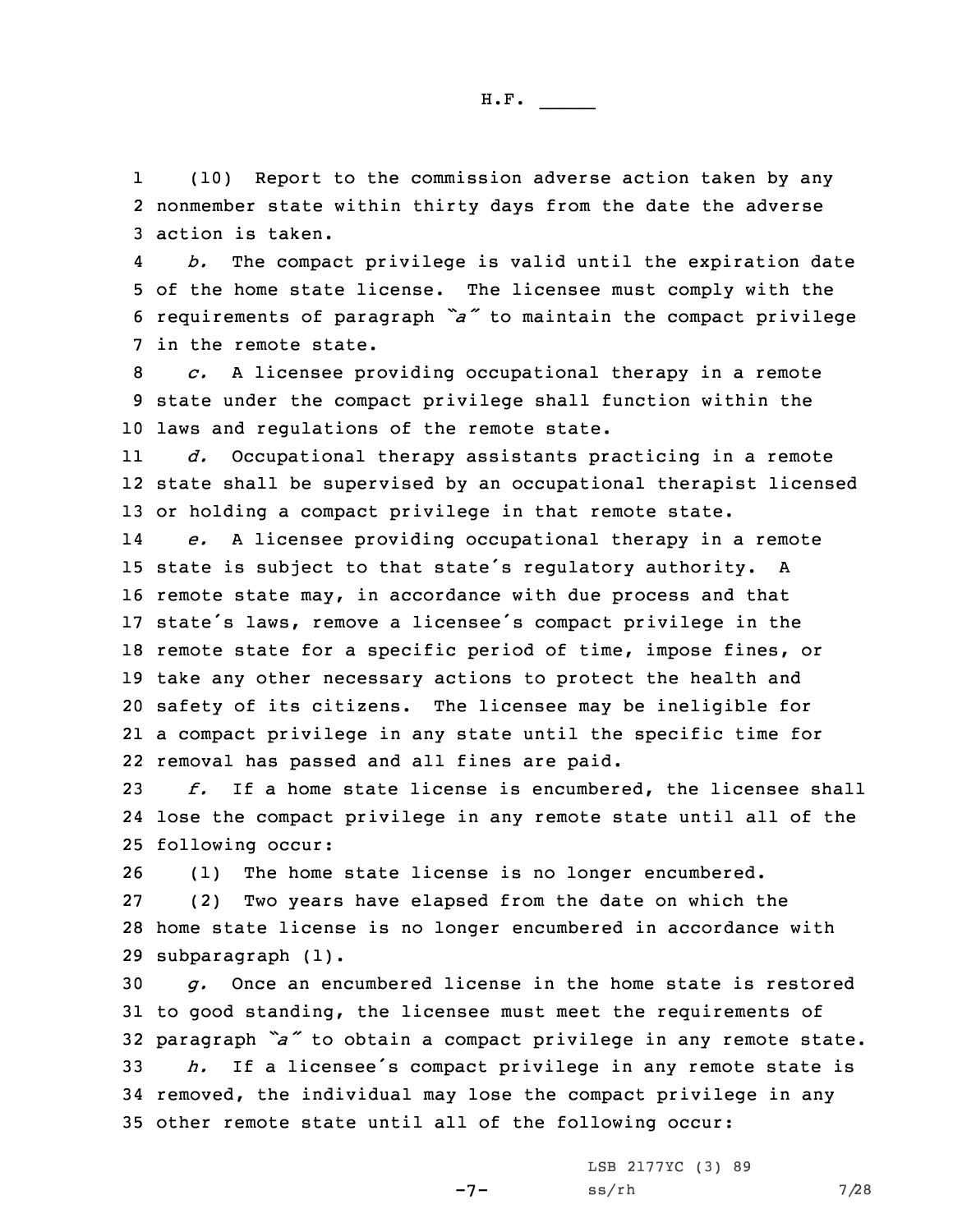1 (1) The specific period of time for which the compact 2 privilege was removed has ended.

3 (2) All fines have been paid and all conditions have been 4 met.

5 (3) Two years have elapsed from the date of completing the 6 requirements of subparagraphs (1) and (2).

7 (4) The compact privilege is reinstated by the 8 commission, and the compact data system is updated to reflect 9 reinstatement.

<sup>10</sup> *i.* If <sup>a</sup> licensee's compact privilege in any remote state 11 is removed due to an erroneous charge, privileges shall be 12 restored through the compact data system.

<sup>13</sup> *j.* Once the requirements of paragraph *"h"* have been met, the 14 licensee must meet the requirements of paragraph *"a"* to obtain <sup>a</sup> 15 compact privilege in <sup>a</sup> remote state.

16 5. *Obtaining <sup>a</sup> new home state license by virtue of compact* 17 *privilege.*

 *a.* An occupational therapist or occupational therapy assistant may hold <sup>a</sup> home state license, which allows for compact privileges in member states, in only one member state at <sup>a</sup> time.

22 *b.* If an occupational therapist or occupational therapy 23 assistant changes primary state of residence by moving between 24 two member states:

 (1) The occupational therapist or occupational therapy assistant shall file an application for obtaining <sup>a</sup> new home state license by virtue of <sup>a</sup> compact privilege, pay all applicable fees, and notify the current and new home state in accordance with applicable rules adopted by the commission.

 (2) Upon receipt of an application for obtaining <sup>a</sup> new home state license by virtue of compact privilege, the new home state shall verify that the occupational therapist or occupational therapy assistant meets the pertinent criteria outlined in subsection 4 via the data system, without the need for primary source verification except for all of the

 $-8-$ 

LSB 2177YC (3) 89  $ss/rh$  8/28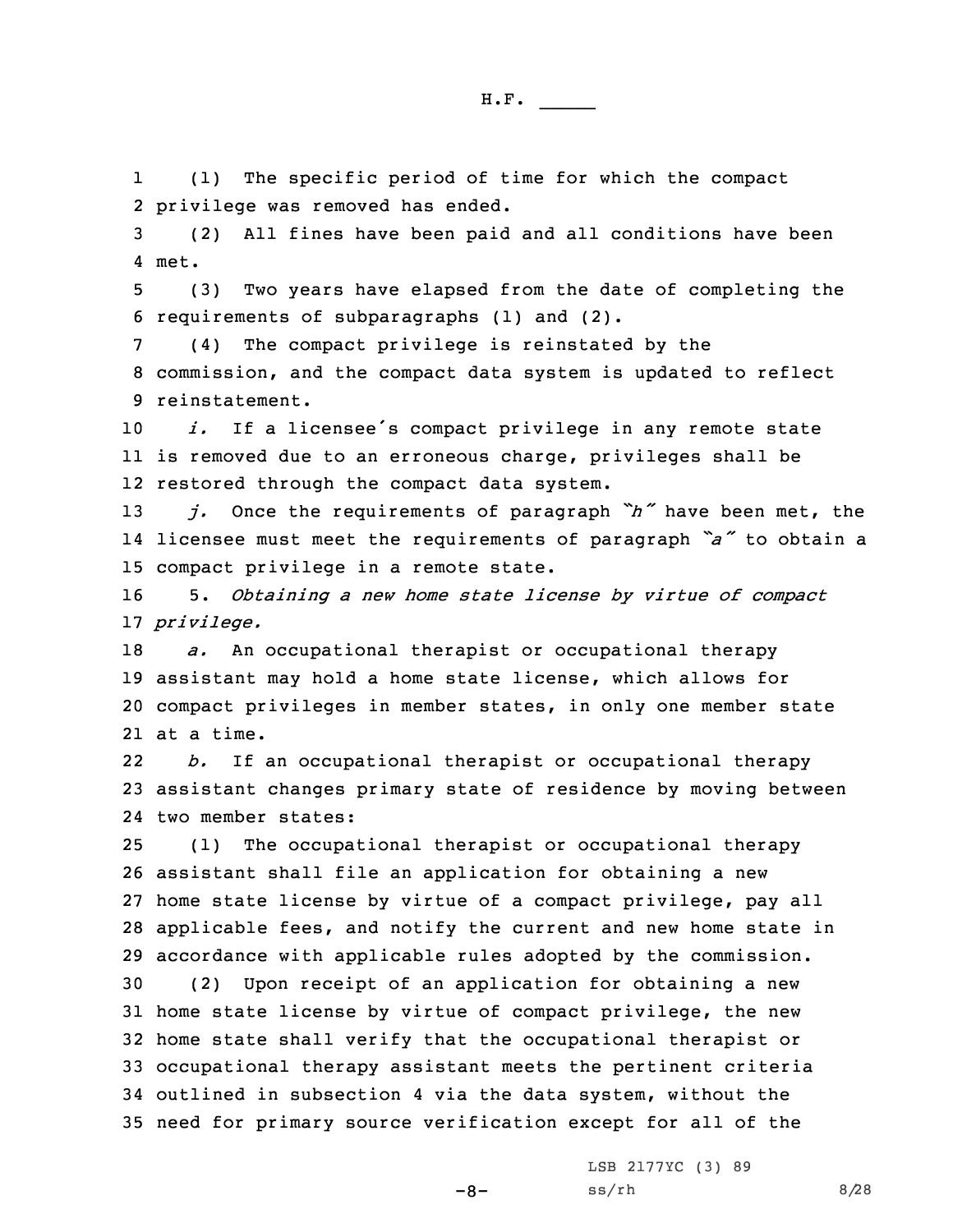1 following:

2 (a) <sup>A</sup> federal bureau of investigation fingerprint-based 3 criminal background check if not previously performed or 4 updated pursuant to applicable rules adopted by the commission 5 in accordance with Pub. L. No. 92-544.

6 (b) Any other criminal background check as required by the 7 new home state.

8 (c) Submission of any requisite jurisprudence requirements 9 of the new home state.

 (3) The former home state shall convert the former home state license into <sup>a</sup> compact privilege once the new home state has activated the new home state license in accordance with applicable rules adopted by the commission.

14 (4) Notwithstanding any other provision of this compact, if 15 the occupational therapist or occupational therapy assistant 16 cannot meet the criteria in subsection 4, the new home state 17 shall apply its requirements for issuing <sup>a</sup> new single-state 18 license.

19 (5) The occupational therapist or the occupational therapy 20 assistant shall pay all applicable fees to the new home state 21 in order to be issued <sup>a</sup> new home state license.

22 *c.* If an occupational therapist or occupational therapy assistant changes primary state of residence by moving from <sup>a</sup> member state to <sup>a</sup> nonmember state, or from <sup>a</sup> nonmember state to <sup>a</sup> member state, the state criteria shall apply for issuance of <sup>a</sup> single-state license in the new state.

 *d.* Nothing in this compact shall interfere with <sup>a</sup> licensee's ability to hold <sup>a</sup> single-state license in multiple states; however, for the purposes of this compact, <sup>a</sup> licensee shall have only one home state license.

31 *e.* Nothing in this compact shall affect the requirements 32 established by <sup>a</sup> member state for the issuance of <sup>a</sup> 33 single-state license.

34 6. *Active duty military personnel or their spouses.* Active 35 duty military personnel, or their spouses, shall designate <sup>a</sup>

 $-9-$ 

LSB 2177YC (3) 89  $ss/rh$  9/28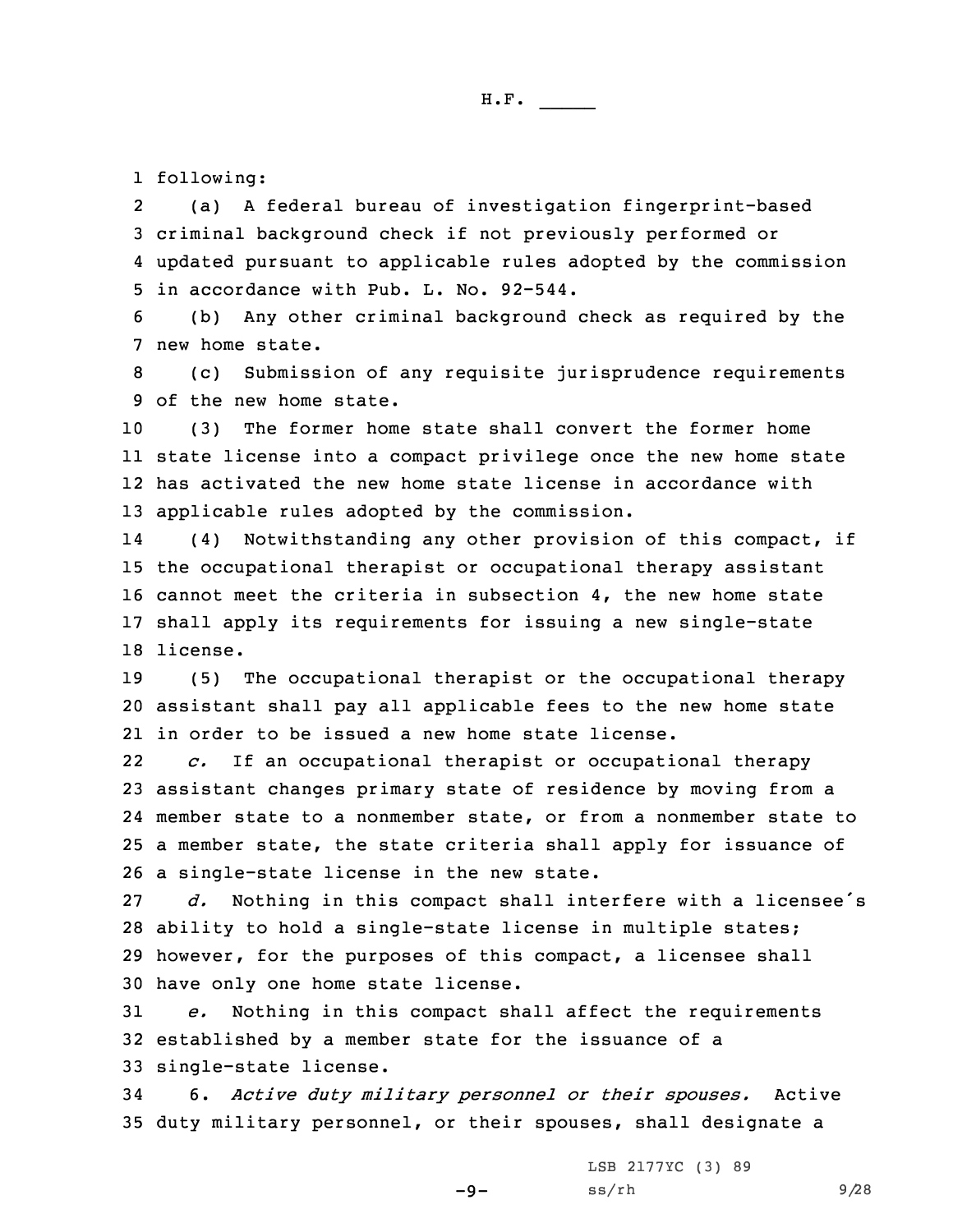home state where the individual has <sup>a</sup> current license in good 2 standing. The individual may retain the home state designation during the period the service member is on active duty. Subsequent to designating <sup>a</sup> home state, the individual shall only change their home state through application for licensure in the new state or through the process described in subsection 7 5.

8 7. *Adverse actions.*

 *a.* <sup>A</sup> home state shall have exclusive power to impose adverse action against an occupational therapist's or occupational therapy assistant's license issued by the home state. 12 *b.* In addition to the other powers conferred by state law, <sup>a</sup> remote state shall have the authority, in accordance with existing state due process law, to do all of the following:

<sup>15</sup> (1) Take adverse action against an occupational therapist's <sup>16</sup> or occupational therapy assistant's compact privilege within 17 that member state.

 (2) Issue subpoenas for both hearings and investigations that require the attendance and testimony of witnesses as well as the production of evidence. Subpoenas issued by <sup>a</sup> licensing board in <sup>a</sup> member state for the attendance and testimony of witnesses or the production of evidence from another member state shall be enforced in the latter state by any court of competent jurisdiction, according to the practice and procedure of that court applicable to subpoenas issued in proceedings pending before it. The issuing authority shall pay any witness fees, travel expenses, mileage, and other fees required by the service statutes of the state where the witnesses or evidence are located.

 *c.* For purposes of taking adverse action, the home state shall give the same priority and effect to reported conduct received from <sup>a</sup> member state as it would if the conduct had occurred within the home state. In so doing, the home state shall apply its own state laws to determine appropriate action. *d.* The home state shall complete any pending investigations

-10-

LSB 2177YC (3) 89 ss/rh 10/28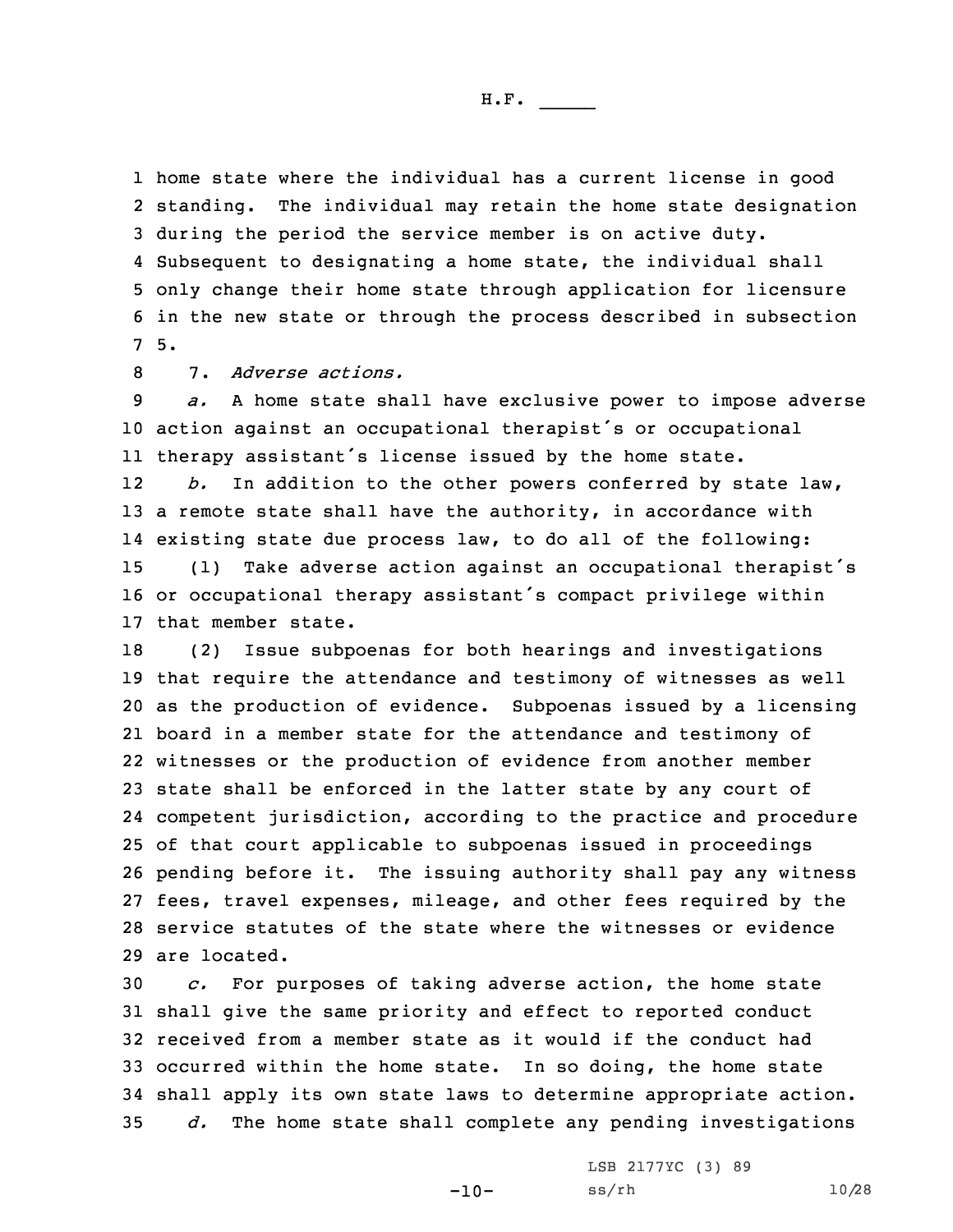of an occupational therapist or occupational therapy assistant who changes primary state of residence during the course of the investigations. The home state where the investigations were initiated shall also have the authority to take appropriate action and shall promptly report the conclusions of the investigations to the occupational therapy compact commission data system. The occupational therapy compact commission data system administrator shall promptly notify the new home state of any adverse actions.

 *e.* <sup>A</sup> member state, if otherwise permitted by state law, may recover from the affected occupational therapist or occupational therapy assistant the costs of investigations and disposition of cases resulting from any adverse action taken against that occupational therapist or occupational therapy assistant.

 *f.* <sup>A</sup> member state may take adverse action based on the factual findings of the remote state, provided that the member state follows its own procedures for taking the adverse action. *g. Joint investigations.*

 (1) In addition to the authority granted to <sup>a</sup> member state by its respective state occupational therapy laws and regulations or other applicable state law, any member state may participate with other member states in joint investigations of licensees.

25 (2) Member states shall share any investigative, 26 litigation, or compliance materials in furtherance of any joint 27 or individual investigation initiated under the compact.

 *h.* If an adverse action is taken by the home state against an occupational therapist's or occupational therapy assistant's license, the occupational therapist's or occupational therapy assistant's compact privilege in all other member states shall be deactivated until all encumbrances have been removed from the state license. All home state disciplinary orders that impose adverse action against an occupational therapist's or occupational therapy assistant's license shall include <sup>a</sup>

-11-

LSB 2177YC (3) 89 ss/rh 11/28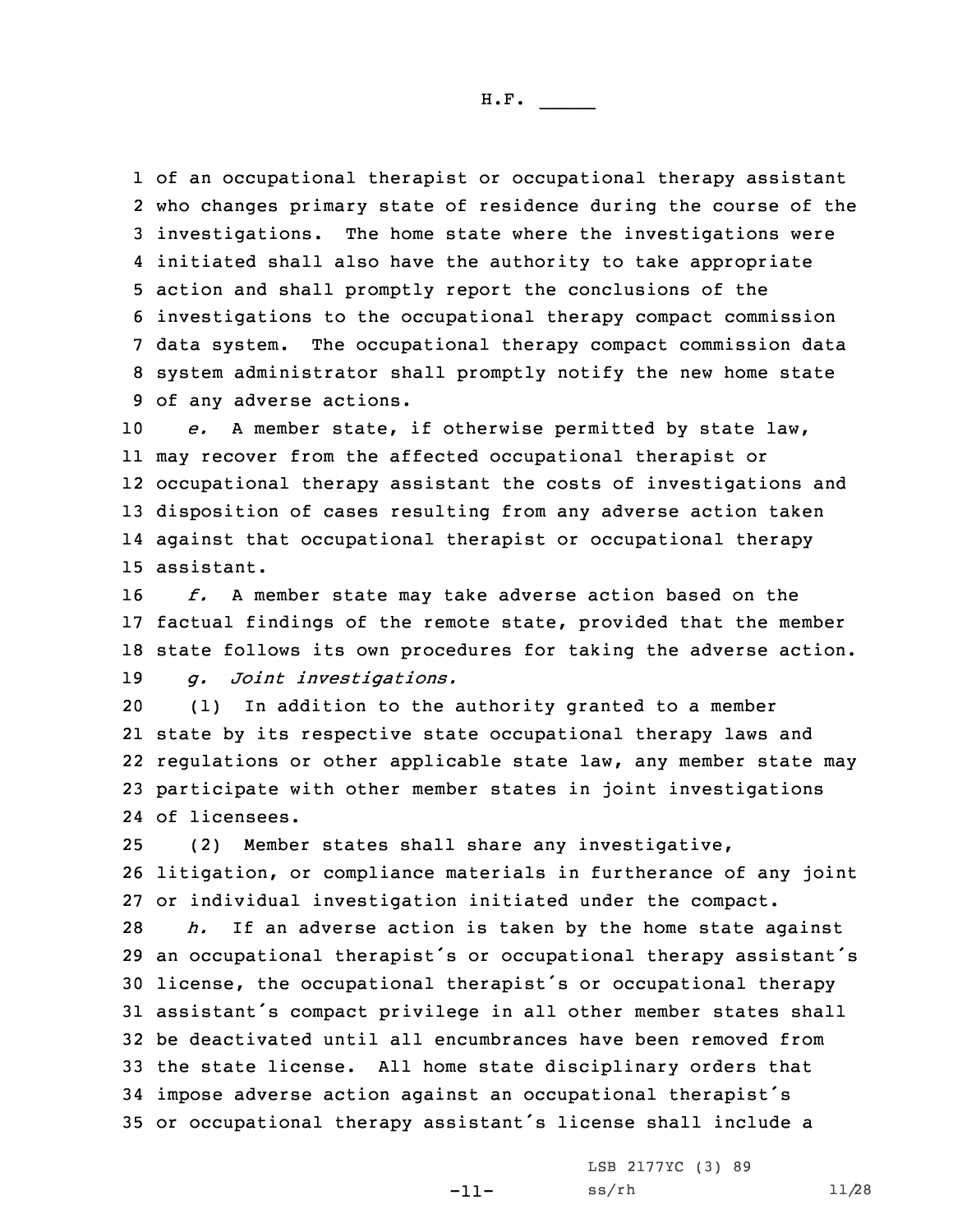1 statement that the occupational therapist's or occupational 2 therapy assistant's compact privilege is deactivated in all 3 member states during the pendency of the order.

4 *i.* If <sup>a</sup> member state takes adverse action, it shall promptly 5 notify the administrator of the data system. The administrator 6 of the data system shall promptly notify the home state of any 7 adverse actions by remote states.

<sup>8</sup> *j.* Nothing in this compact shall override <sup>a</sup> member state's 9 decision that participation in an alternative program may be 10 used in lieu of adverse action.

11 8. *Establishment of the occupational therapy compact* 12 *commission.*

13 *a.* The compact member states hereby create and establish <sup>a</sup> 14 joint public agency known as the occupational therapy compact 15 commission.

16 (1) The commission is an instrumentality of the compact 17 states.

 (2) Venue is proper and judicial proceedings by or against the commission shall be brought solely and exclusively in <sup>a</sup> court of competent jurisdiction where the principal office of the commission is located. The commission may waive venue and jurisdictional defenses to the extent it adopts or consents to participate in alternative dispute resolution proceedings.

24 (3) Nothing in this compact shall be construed to be <sup>a</sup> 25 waiver of sovereign immunity.

26 *b. Membership, voting, and meetings.*

27 (1) Each member state shall have and be limited to one <sup>28</sup> delegate selected by that member state's licensing board.

 (2) The delegate shall be either of the following: (a) <sup>A</sup> current member of the licensing board who is an occupational therapist, occupational therapy assistant, or public member.

33 (b) An administrator of the licensing board.

34 (3) Any delegate may be removed or suspended from office 35 as provided by the law of the state from which the delegate is

LSB 2177YC (3) 89

-12-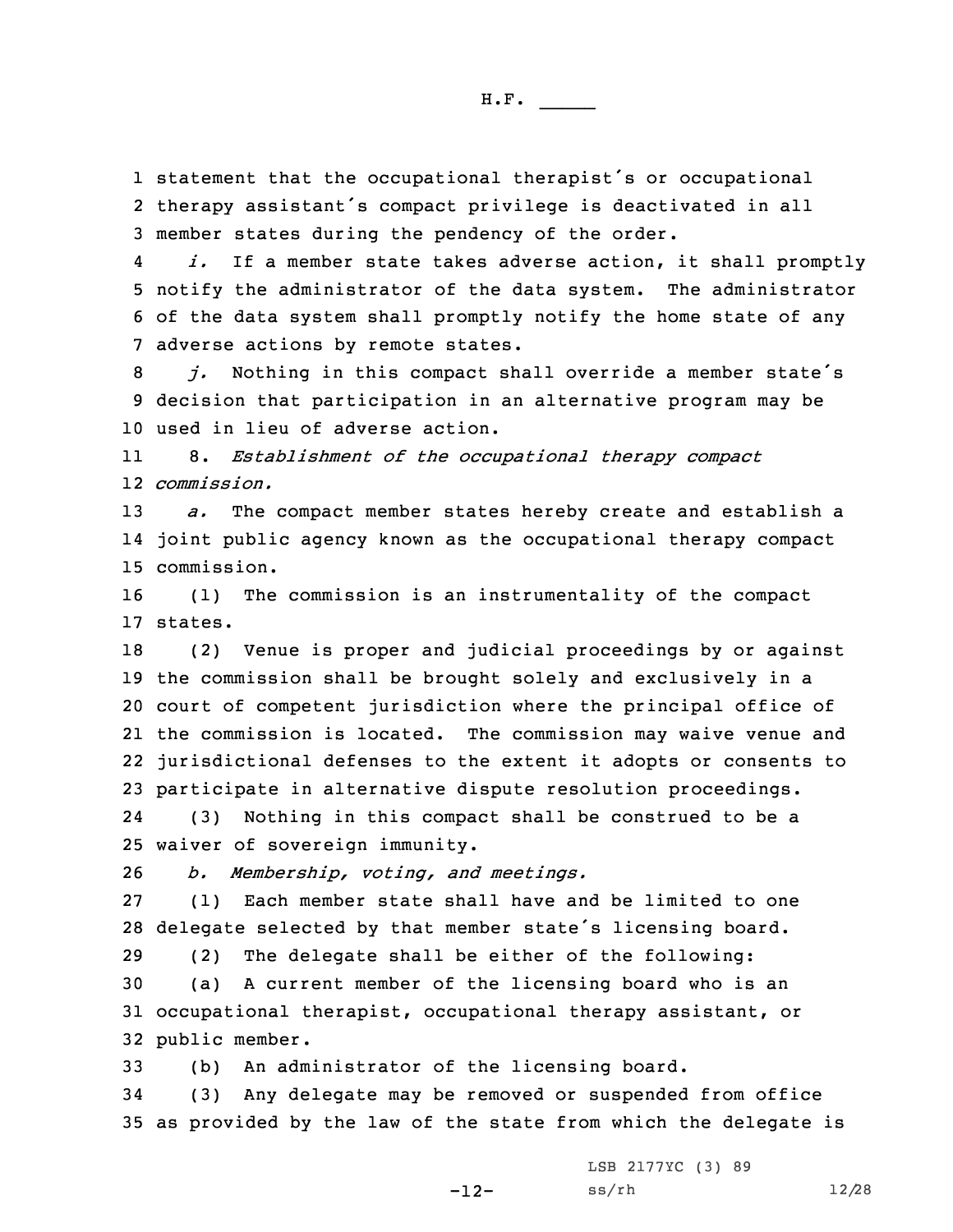1 appointed.

2 (4) The member state board shall fill any vacancy occurring 3 in the commission within ninety days of the vacancy.

4 (5) Each delegate shall be entitled to one vote with regard to the promulgation of rules and creation of bylaws and shall otherwise have an opportunity to participate in the business and affairs of the commission. <sup>A</sup> delegate shall vote in person or by such other means as provided in the bylaws. The bylaws may provide for delegates' participation in meetings by telephone or other means of communication.

11 (6) The commission shall meet at least once during each 12 calendar year. Additional meetings shall be held as set forth 13 in the bylaws.

14 (7) The commission shall establish by rule <sup>a</sup> term of office 15 for delegates.

16 *c.* The commission shall have the following powers and 17 duties:

18 (1) Establish <sup>a</sup> code of ethics for the commission.

19 (2) Establish the fiscal year of the commission.

20 (3) Establish bylaws.

21 (4) Maintain its financial records in accordance with the 22 bylaws.

23 (5) Meet and take such actions as are consistent with the 24 provisions of this compact and the bylaws.

 (6) Promulgate uniform rules to facilitate and coordinate implementation and administration of this compact. The rules shall have the force and effect of law and shall be binding in all member states.

 (7) Bring and prosecute legal proceedings or actions in the name of the commission, provided that the standing of any state occupational therapy licensing board to sue or be sued under applicable law shall not be affected.

33 (8) Purchase and maintain insurance and bonds.

34 (9) Borrow, accept, or contract for services of personnel, 35 including but not limited to employees of <sup>a</sup> member state.

-13-

LSB 2177YC (3) 89 ss/rh 13/28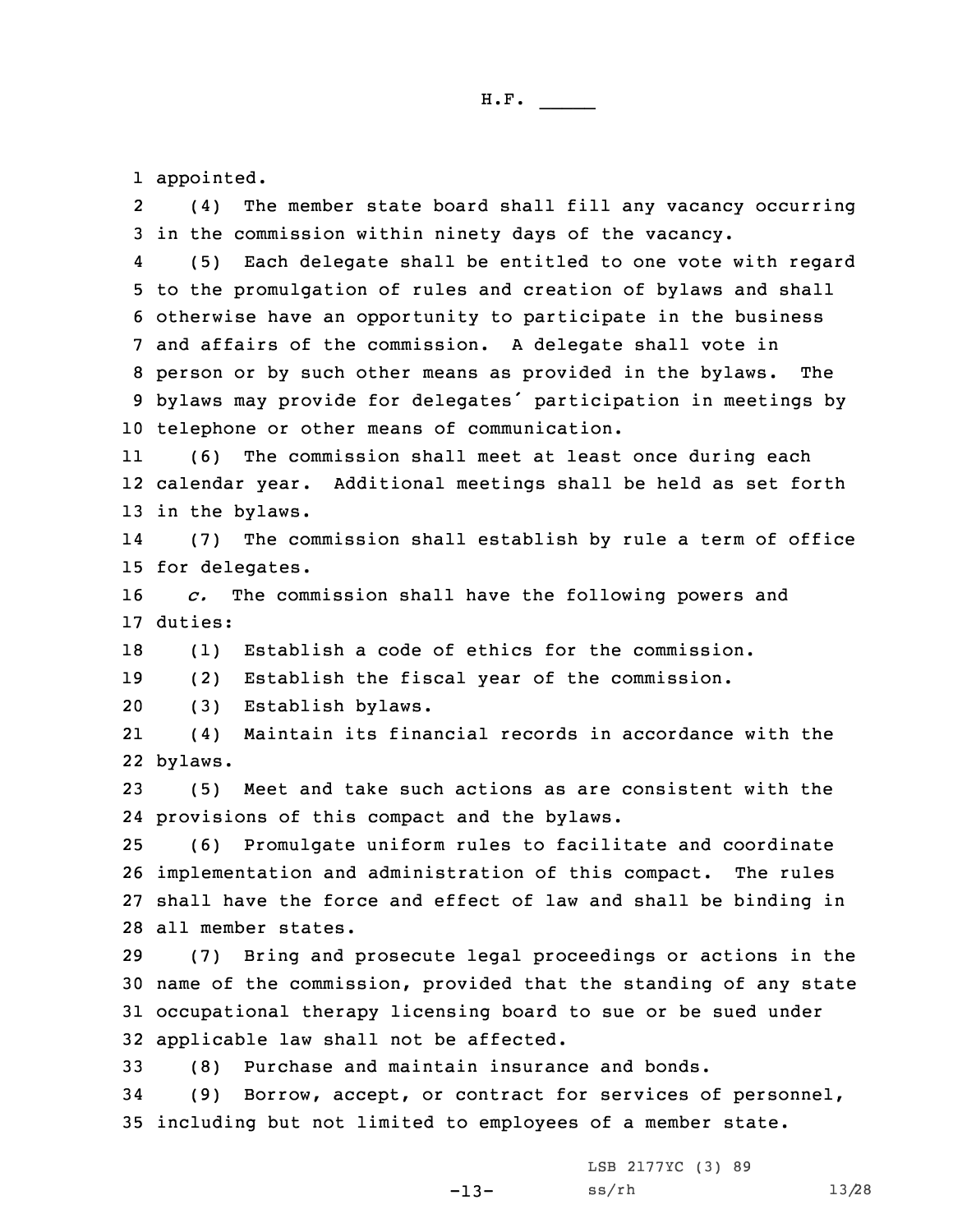1 (10) Hire employees, elect or appoint officers, fix compensation, define duties, grant such individuals appropriate authority to carry out the purposes of the compact, and establish the commission's personnel policies and programs relating to conflicts of interest, qualifications of personnel, and other related personnel matters.

 (11) Accept any and all appropriate donations and grants of money, equipment, supplies, materials, and services, and receive, utilize, and dispose of the same; provided that at all times the commission shall avoid any appearance of impropriety or conflict of interest.

12 (12) Lease, purchase, accept appropriate gifts or donations 13 of, or otherwise own, hold, improve, or use, any property, 14 whether real, personal, or mixed; provided that at all times 15 the commission shall avoid any appearance of impropriety.

16 (13) Sell, convey, mortgage, pledge, lease, exchange, 17 abandon, or otherwise dispose of any property real, personal, 18 or mixed.

19 (14) Establish <sup>a</sup> budget and make expenditures.

20 (15) Borrow money.

21 (16) Appoint committees, including standing committees 22 composed of members, state regulators, state legislators or 23 their representatives, consumer representatives, and such other 24 interested persons as may be designated in this compact and the 25 bylaws.

26 (17) Provide and receive information from, and cooperate 27 with, law enforcement agencies.

28 (18) Establish and elect an executive committee.

 (19) Perform such other functions as may be necessary or appropriate to achieve the purposes of this compact consistent with the state regulation of occupational therapy licensure and practice.

33 *d. The executive committee.* The executive committee shall 34 have the power to act on behalf of the commission according to 35 the terms of this compact.

-14-

LSB 2177YC (3) 89 ss/rh 14/28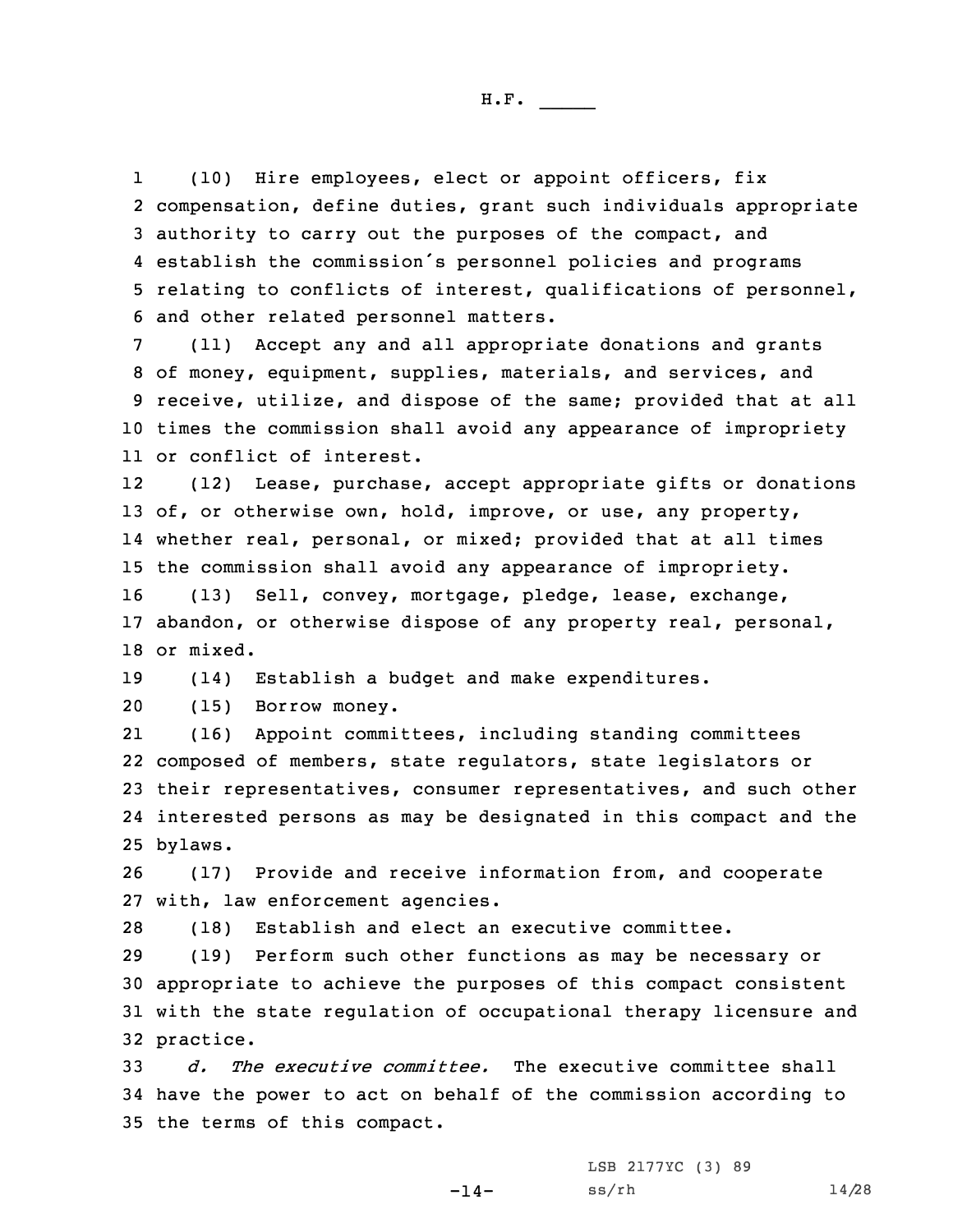1 (1) The executive committee shall be composed of the 2 following nine members:

3 (a) Seven voting members who are elected by the commission 4 from the current membership of the commission.

5 (b) One ex officio, nonvoting member from <sup>a</sup> recognized 6 national occupational therapy professional association.

7 (c) One ex officio, nonvoting member from <sup>a</sup> recognized 8 national occupational therapy certification organization.

9 (2) The ex officio members will be selected by their 10 respective organizations.

11 (3) The commission may remove any member of the executive 12 committee as provided in bylaws.

13 (4) The executive committee shall meet at least annually.

14 (5) The executive committee shall have the following duties 15 and responsibilities:

 (a) Recommend to the entire commission changes to the rules or bylaws, changes to this compact, fees paid by compact member states such as annual dues, and any commission compact fee charged to licensees for the compact privilege.

20 (b) Ensure compact administration services are 21 appropriately provided, contractual or otherwise.

22(c) Prepare and recommend the budget.

23 (d) Maintain financial records on behalf of the commission.

24 (e) Monitor compact compliance of member states and provide 25 compliance reports to the commission.

26 (f) Establish additional committees as necessary.

27 (g) Perform other duties as provided in rules or bylaws.

28 *e. Meetings of the commission.*

 (1) All meetings shall be open to the public, and public notice of meetings shall be given in the same manner as required under the rulemaking provisions in subsection 10. (2) The commission or the executive committee or other

33 committees of the commission may convene in <sup>a</sup> closed, nonpublic 34 meeting if the commission or executive committee or other 35 committees of the commission must discuss any of the following:

LSB 2177YC (3) 89

-15-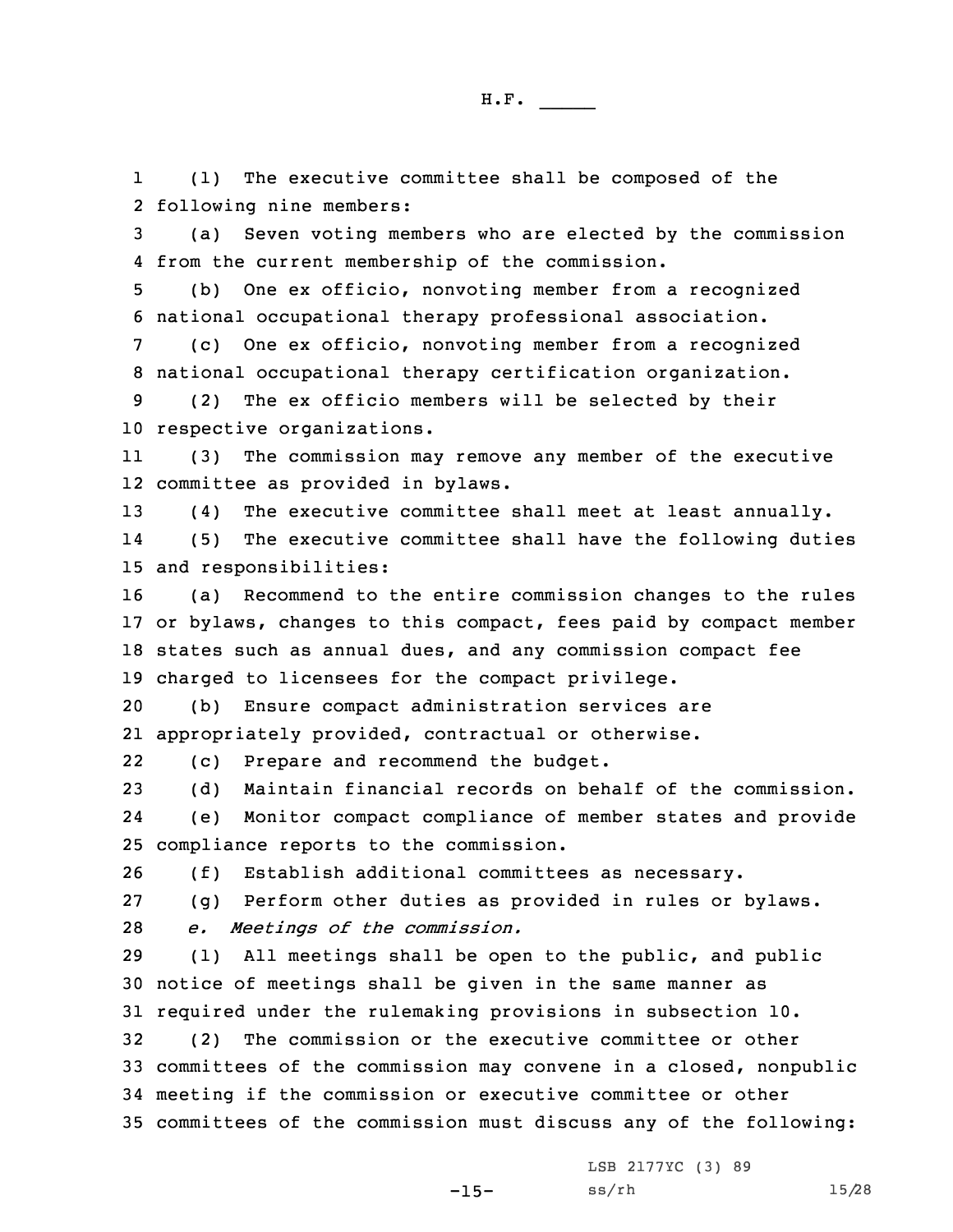1 (a) Noncompliance of <sup>a</sup> member state with its obligations 2 under the compact.

 (b) The employment, compensation, discipline, or other matters, practices, or procedures related to specific employees or other matters related to the commission's internal personnel practices and procedures.

7 (c) Current, threatened, or reasonably anticipated 8 litigation.

9 (d) Negotiation of contracts for the purchase, lease, or 10 sale of goods, services, or real estate.

11 (e) Accusing any person of <sup>a</sup> crime or formally censuring any 12 person.

13 (f) Disclosure of trade secrets or commercial or financial 14 information that is privileged or confidential.

15 (g) Disclosure of information of <sup>a</sup> personal nature where 16 disclosure would constitute <sup>a</sup> clearly unwarranted invasion of 17 personal privacy.

18 (h) Disclosure of investigative records compiled for law 19 enforcement purposes.

 (i) Disclosure of information related to any investigative reports prepared by, on behalf of, or for use of the commission or other committee charged with the responsibility of investigation or determination of compliance issues pursuant to the compact.

25 (j) Matters specifically exempted from disclosure by 26 federal or member state statute.

 (3) If <sup>a</sup> meeting, or portion of <sup>a</sup> meeting, is closed pursuant to this provision, the commission's legal counsel or designee shall certify that the meeting may be closed and shall reference each relevant exempting provision.

 (4) The commission shall keep minutes that fully and clearly describe all matters discussed in <sup>a</sup> meeting and shall provide <sup>a</sup> full and accurate summary of actions taken, and the reasons therefore, including <sup>a</sup> description of the views expressed. All documents considered in connection with an action shall

-16-

LSB 2177YC (3) 89 ss/rh 16/28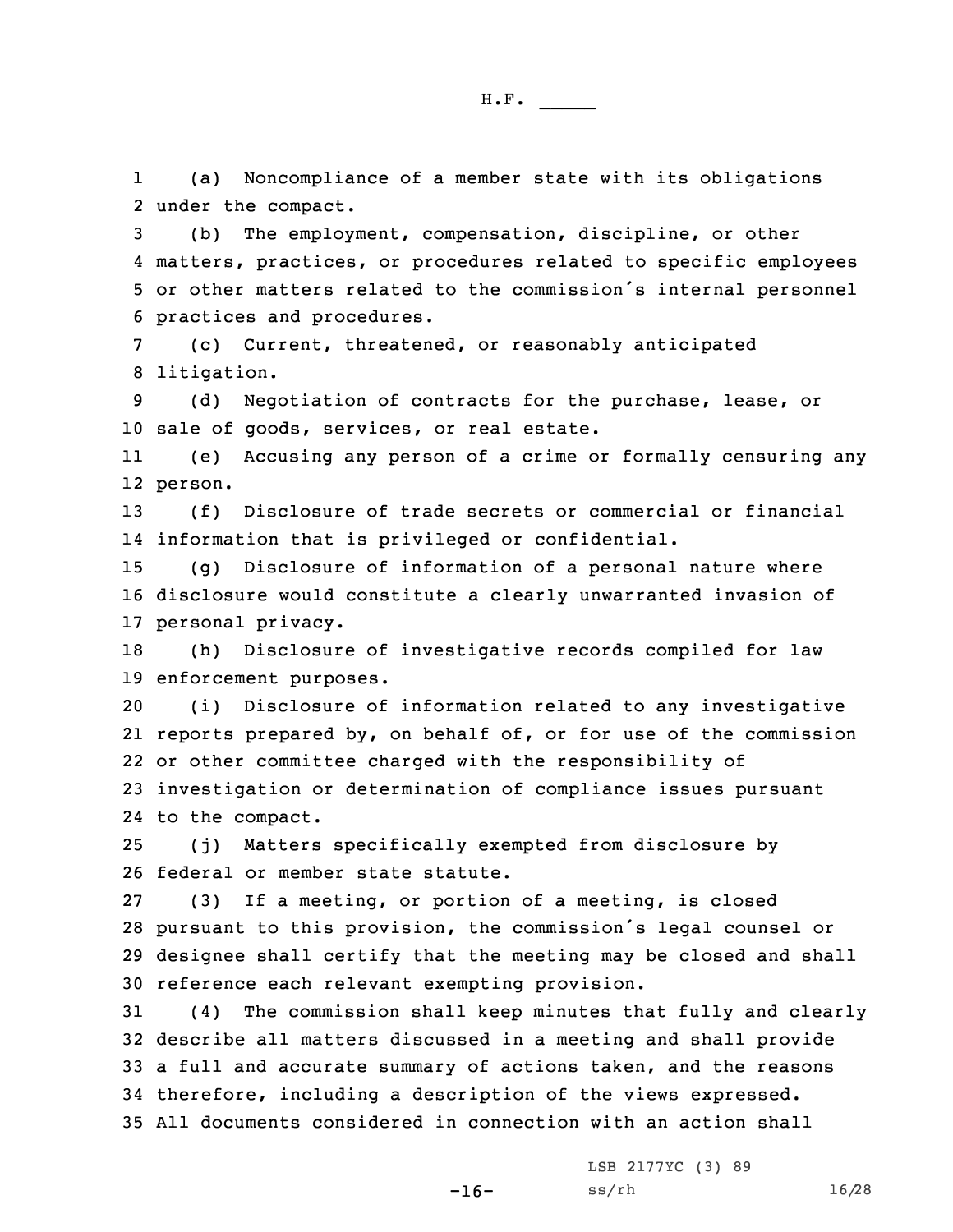be identified in such minutes. All minutes and documents of <sup>a</sup> closed meeting shall remain under seal, subject to release by <sup>a</sup> majority vote of the commission or order of <sup>a</sup> court of competent jurisdiction.

H.F. \_\_\_\_\_

5 *f. Financing of the commission.*

6 (1) The commission shall pay, or provide for the payment of, 7 the reasonable expenses of its establishment, organization, and 8 ongoing activities.

9 (2) The commission may accept any and all appropriate 10 revenue sources, donations, and grants of money, equipment, 11 supplies, materials, and services.

12 (3) The commission may levy on and collect an annual assessment from each member state or impose fees on other parties to cover the cost of the operations and activities of the commission and its staff, which must be in <sup>a</sup> total amount sufficient to cover its annual budget as approved by the commission each year for which revenue is not provided by other sources. The aggregate annual assessment amount shall be allocated based upon <sup>a</sup> formula to be determined by the commission, which shall promulgate <sup>a</sup> rule binding upon all member states.

22 (4) The commission shall not incur obligations of any kind prior to securing the funds adequate to meet the same; nor shall the commission pledge the credit of any of the member states, except by and with the authority of the member state. (5) The commission shall keep accurate accounts of all receipts and disbursements. The receipts and disbursements of the commission shall be subject to the audit and accounting procedures established under its bylaws. However, all receipts and disbursements of funds handled by the commission shall be audited yearly by <sup>a</sup> certified or licensed public accountant, and the report of the audit shall be included in and become part of the annual report of the commission.

34 *g. Qualified immunity, defense, and indemnification.* 35 (1) The members, officers, executive director, employees,

-17-

LSB 2177YC (3) 89 ss/rh 17/28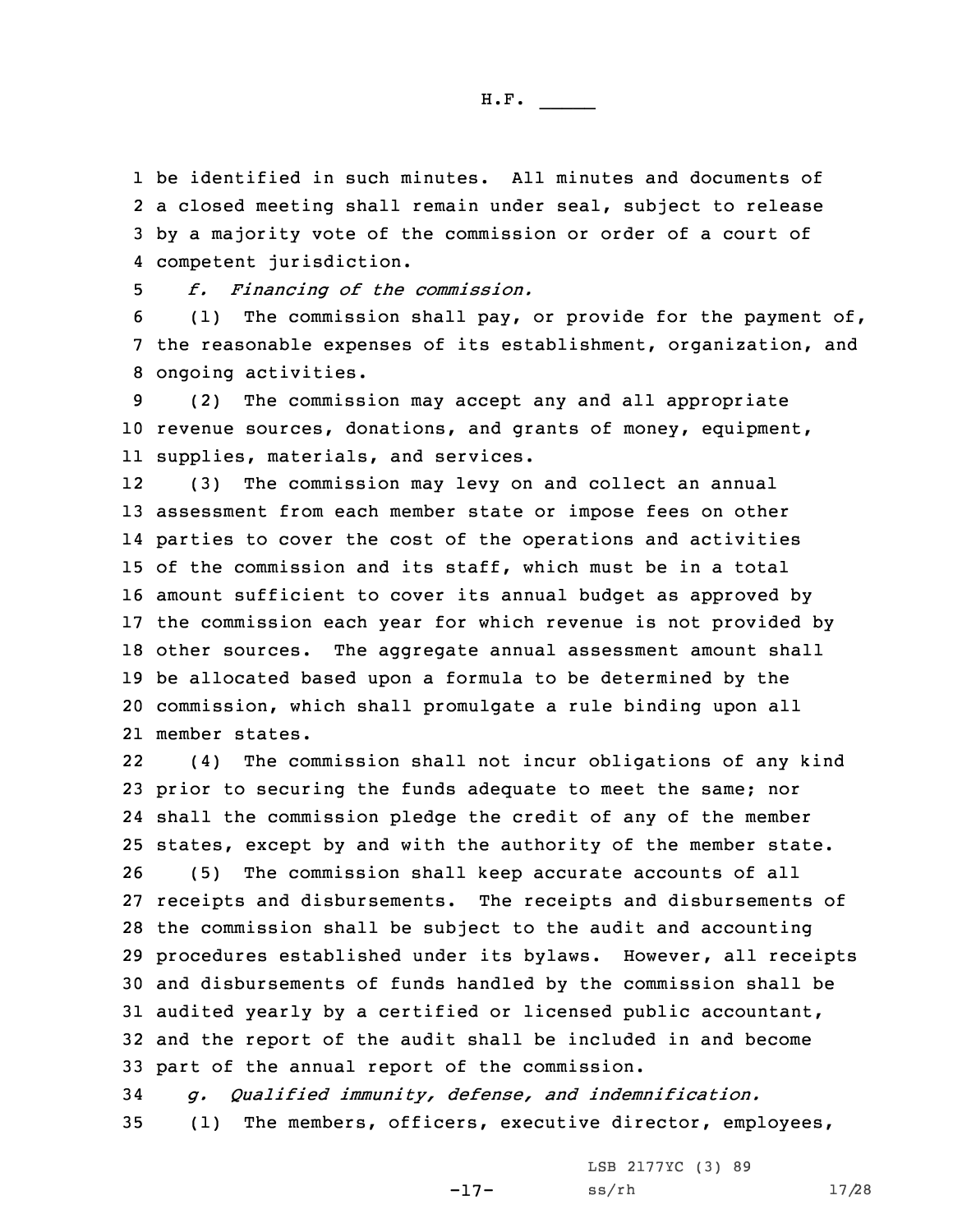and representatives of the commission shall be immune from suit and liability, either personally or in their official capacity, for any claim for damage to or loss of property or personal injury or other civil liability caused by or arising out of any actual or alleged act, error, or omission that occurred, or that the person against whom the claim is made had <sup>a</sup> reasonable basis for believing occurred within the scope of commission employment, duties, or responsibilities; provided that nothing in this paragraph shall be construed to protect any such person from suit or liability for any damage, loss, injury, or liability caused by the intentional, willful, or wanton misconduct of that person.

13 (2) The commission shall defend any member, officer, executive director, employee, or representative of the commission in any civil action seeking to impose liability arising out of any actual or alleged act, error, or omission that occurred within the scope of commission employment, duties, or responsibilities, or that the person against whom the claim is made had <sup>a</sup> reasonable basis for believing occurred within the scope of commission employment, duties, or responsibilities; provided that nothing herein shall be construed to prohibit that person from retaining the person's own counsel; and provided further, that the actual or alleged act, error, or omission did not result from that person's intentional, willful, or wanton misconduct.

 (3) The commission shall indemnify and hold harmless any member, officer, executive director, employee, or representative of the commission for the amount of any settlement or judgment obtained against that person arising out of any actual or alleged act, error, or omission that occurred within the scope of commission employment, duties, or responsibilities, or that such person had <sup>a</sup> reasonable basis for believing occurred within the scope of commission employment, duties, or responsibilities; provided that the actual or alleged act, error, or omission did not result from

> LSB 2177YC (3) 89 ss/rh 18/28

-18-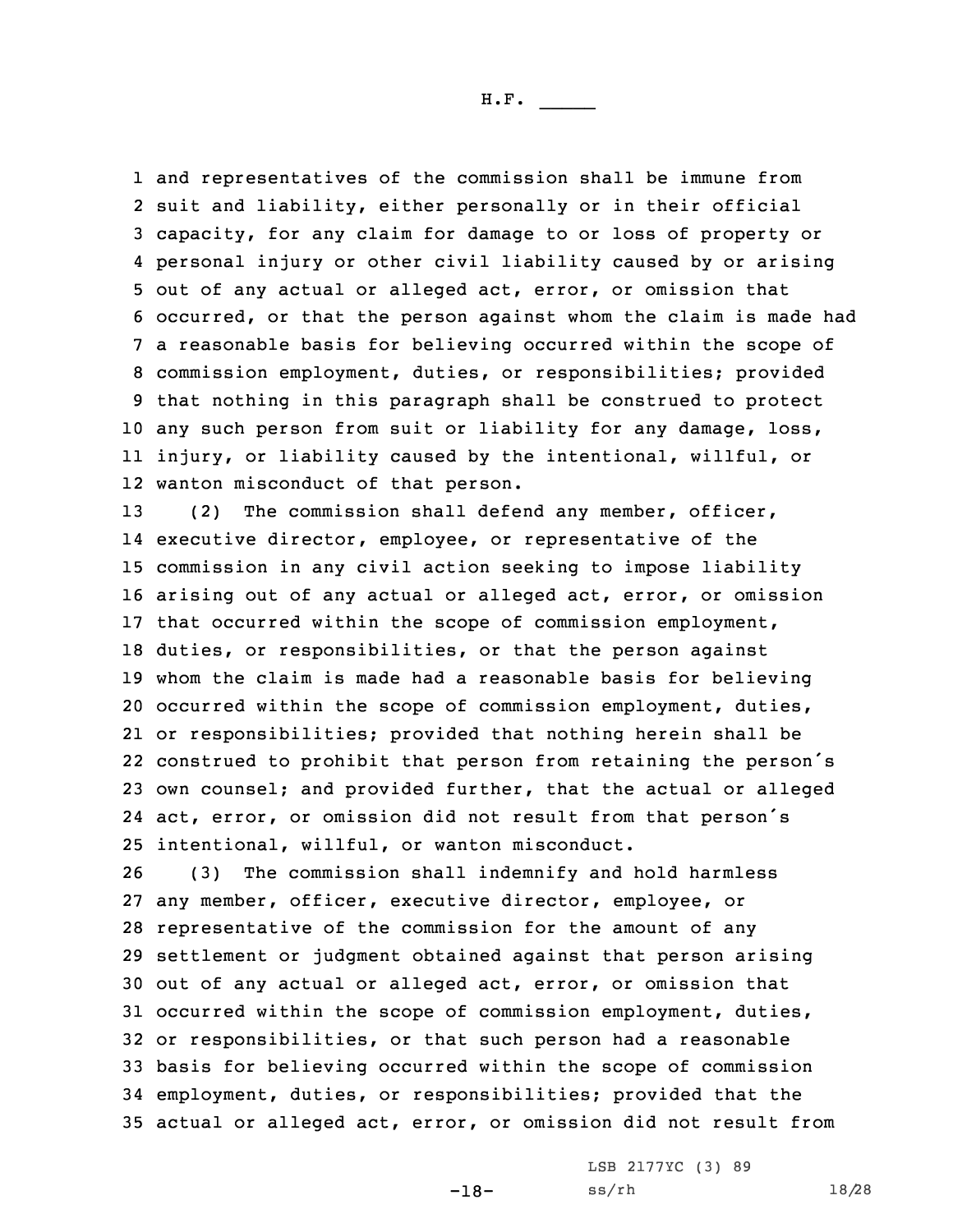1 the intentional, willful, or wanton misconduct of that person. 29. *Data system.*

 *a.* The commission shall provide for the development, maintenance, and utilization of <sup>a</sup> coordinated database and reporting system containing licensure, adverse action, and investigative information on all licensed individuals in member 7 states.

 *b.* A member state shall submit <sup>a</sup> uniform data set to the data system on all individuals to whom this compact is applicable, utilizing <sup>a</sup> unique identifier, as required by the rules of the commission, including all of the following:

12(1) Identifying information.

13 (2) Licensure data.

14(3) Adverse actions against <sup>a</sup> license or compact privilege.

15 (4) Nonconfidential information related to alternative 16 program participation.

17 (5) Any denial of application for licensure, and the reason 18 for such denial.

19 (6) Other information that may facilitate the 20 administration of this compact, as determined by the rules of 21 the commission.

22(7) Current significant investigative information.

 *c.* Current significant investigative information and other investigative information pertaining to <sup>a</sup> licensee in any member state will only be available to other member states. *d.* The commission shall promptly notify all member states of

 any adverse action taken against <sup>a</sup> licensee or an individual applying for <sup>a</sup> license. Adverse action information pertaining to <sup>a</sup> licensee in any member state will be available to any other member state.

 *e.* Member states contributing information to the data system may designate information that may not be shared with the public without the express permission of the contributing 34 state.

35 *f.* Any information submitted to the data system that is

-19-

LSB 2177YC (3) 89 ss/rh 19/28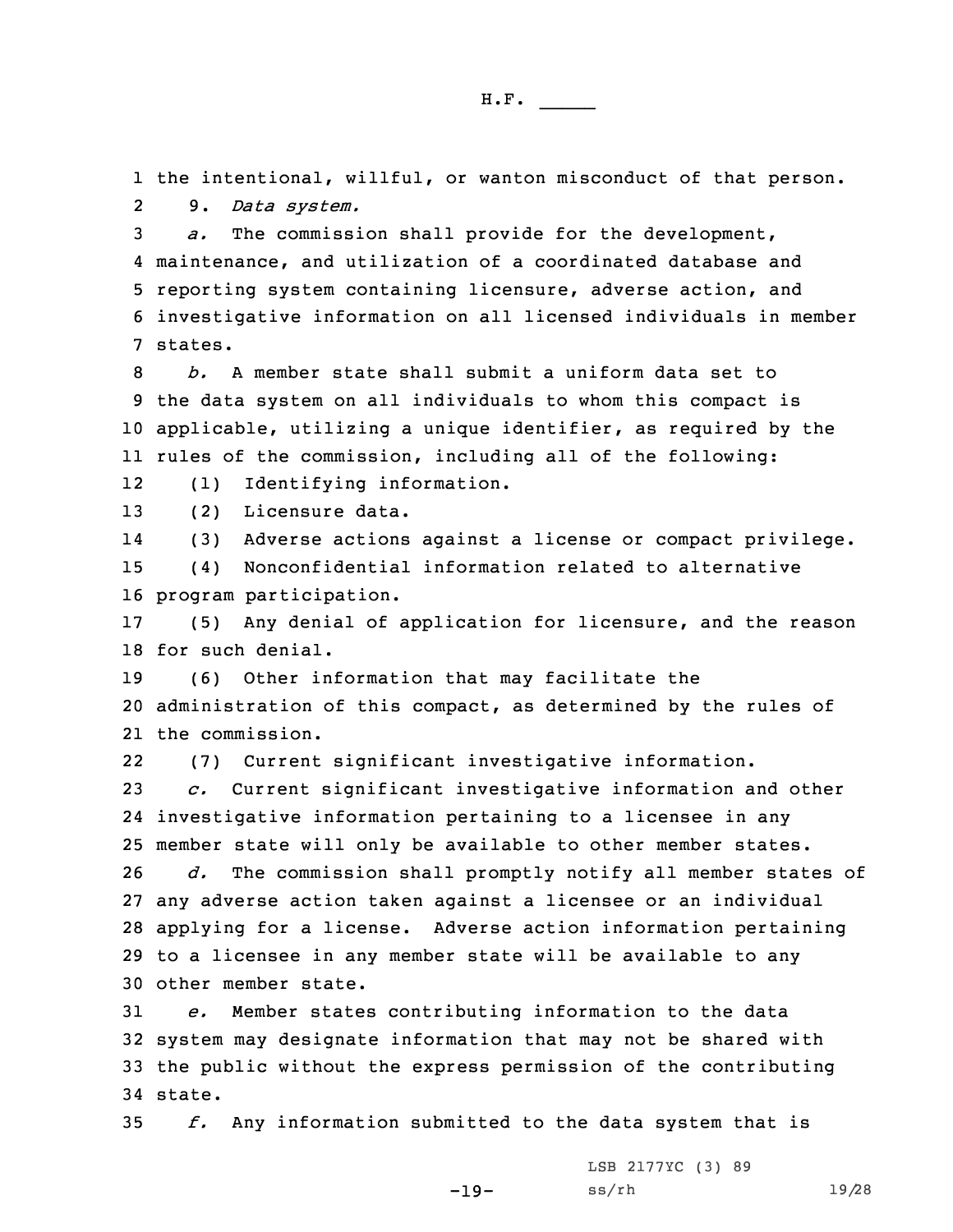1 subsequently required to be expunged by the laws of the member 2 state contributing the information shall be removed from the 3 data system.

410. *Rulemaking.*

 *a.* The commission shall exercise its rulemaking powers pursuant to the criteria set forth in this subsection and the rules adopted thereunder. Rules and amendments shall become binding as of the date specified in each rule or amendment.

 *b.* The commission shall promulgate reasonable rules in order to effectively and efficiently achieve the purposes of the compact. Notwithstanding the foregoing, in the event the commission exercises its rulemaking authority in <sup>a</sup> manner that 13 is beyond the scope of the purposes of the compact, or the powers granted hereunder, then such an action by the commission shall be invalid and have no force and effect.

 *c.* If <sup>a</sup> majority of the legislatures of the member states rejects <sup>a</sup> rule, by enactment of <sup>a</sup> statute or resolution in the same manner used to adopt the compact within four years of the date of adoption of the rule, then such rule shall have no further force and effect in any member state.

21 *d.* Rules or amendments to the rules shall be adopted at <sup>a</sup> 22 regular or special meeting of the commission.

 *e.* Prior to promulgation and adoption of <sup>a</sup> final rule or rules by the commission, and at least thirty days in advance of the meeting at which the rule will be considered and voted upon, the commission shall file <sup>a</sup> notice of proposed rulemaking in all of the following places:

28 (1) On the internet site of the commission or other publicly 29 accessible platform.

 (2) On the internet site of each member state occupational therapy licensing board or other publicly accessible platform or the publication in which each state would otherwise publish proposed rules.

34 *f.* The notice of proposed rulemaking shall include all of 35 the following:

LSB 2177YC (3) 89

 $-20-$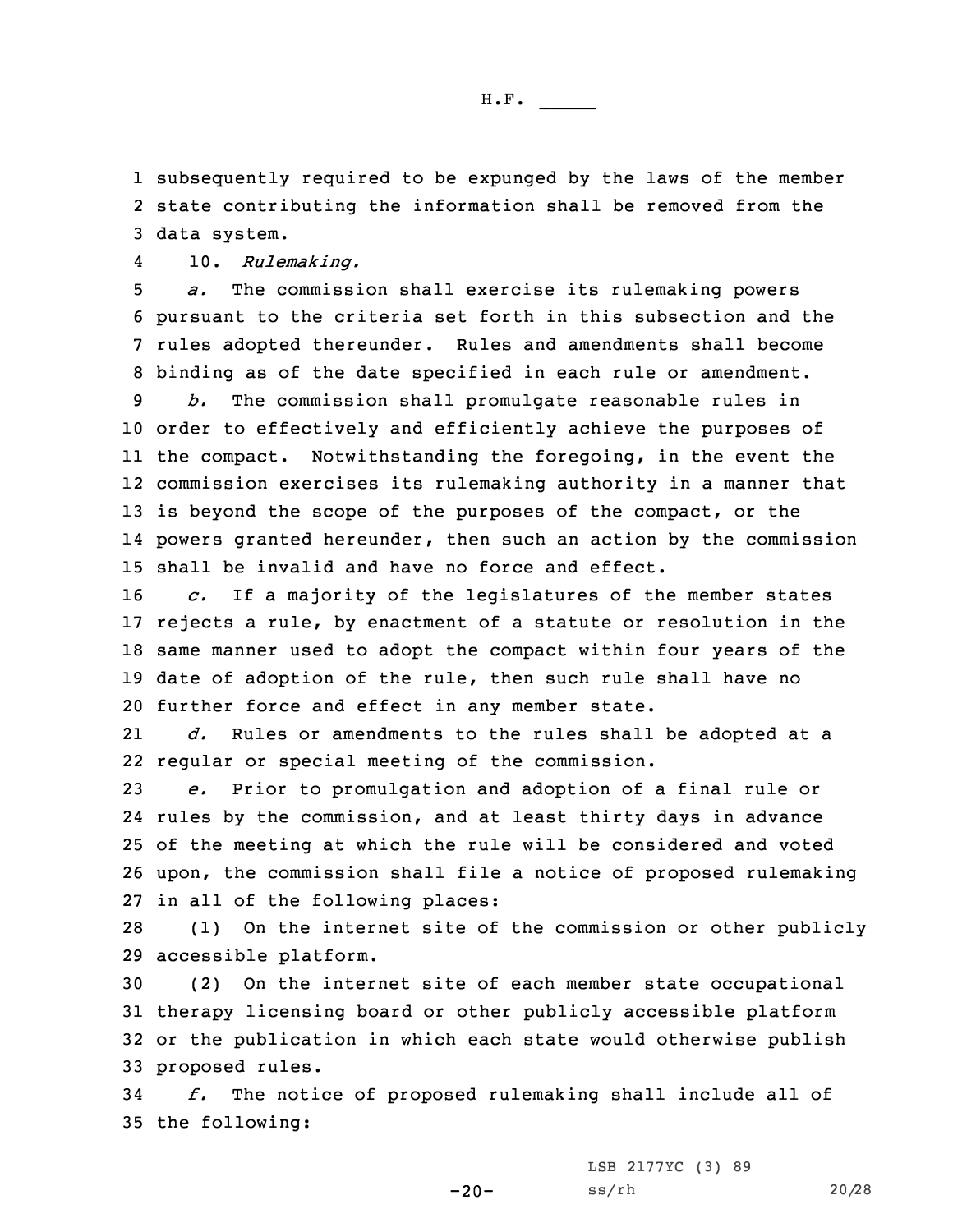1 (1) The proposed time, date, and location of the meeting in 2 which the rule will be considered and voted upon.

3 (2) The text of the proposed rule or amendment and the 4 reason for the proposed rule.

5 (3) <sup>A</sup> request for comments on the proposed rule from any 6 interested person.

7 (4) The manner in which interested persons may submit notice 8 to the commission of their intention to attend the public 9 hearing and any written comments.

10 *g.* Prior to adoption of <sup>a</sup> proposed rule, the commission 11 shall allow persons to submit written data, facts, opinions, 12 and arguments, which shall be made available to the public.

13 *h.* The commission shall grant an opportunity for <sup>a</sup> public 14 hearing before it adopts <sup>a</sup> rule or amendment if <sup>a</sup> hearing is 15 requested by any of the following:

16 (1) At least twenty-five persons.

17 (2) <sup>A</sup> state or federal governmental subdivision or agency. 18 (3) An association or organization having at least 19 twenty-five members.

 *i.* If <sup>a</sup> hearing is held on the proposed rule or amendment, the commission shall publish the place, time, and date of the scheduled public hearing. If the hearing is held via electronic means, the commission shall publish the mechanism for access to the electronic hearing.

 (1) All persons wishing to be heard at the hearing shall notify the executive director of the commission or other designated member in writing of their desire to appear and testify at the hearing not less than five business days before the scheduled date of the hearing.

30 (2) Hearings shall be conducted in <sup>a</sup> manner providing each 31 person who wishes to comment <sup>a</sup> fair and reasonable opportunity 32 to comment orally or in writing.

33 (3) All hearings will be recorded. <sup>A</sup> copy of the recording 34 will be made available on request.

-21-

35 (4) Nothing in this subsection shall be construed as

LSB 2177YC (3) 89 ss/rh 21/28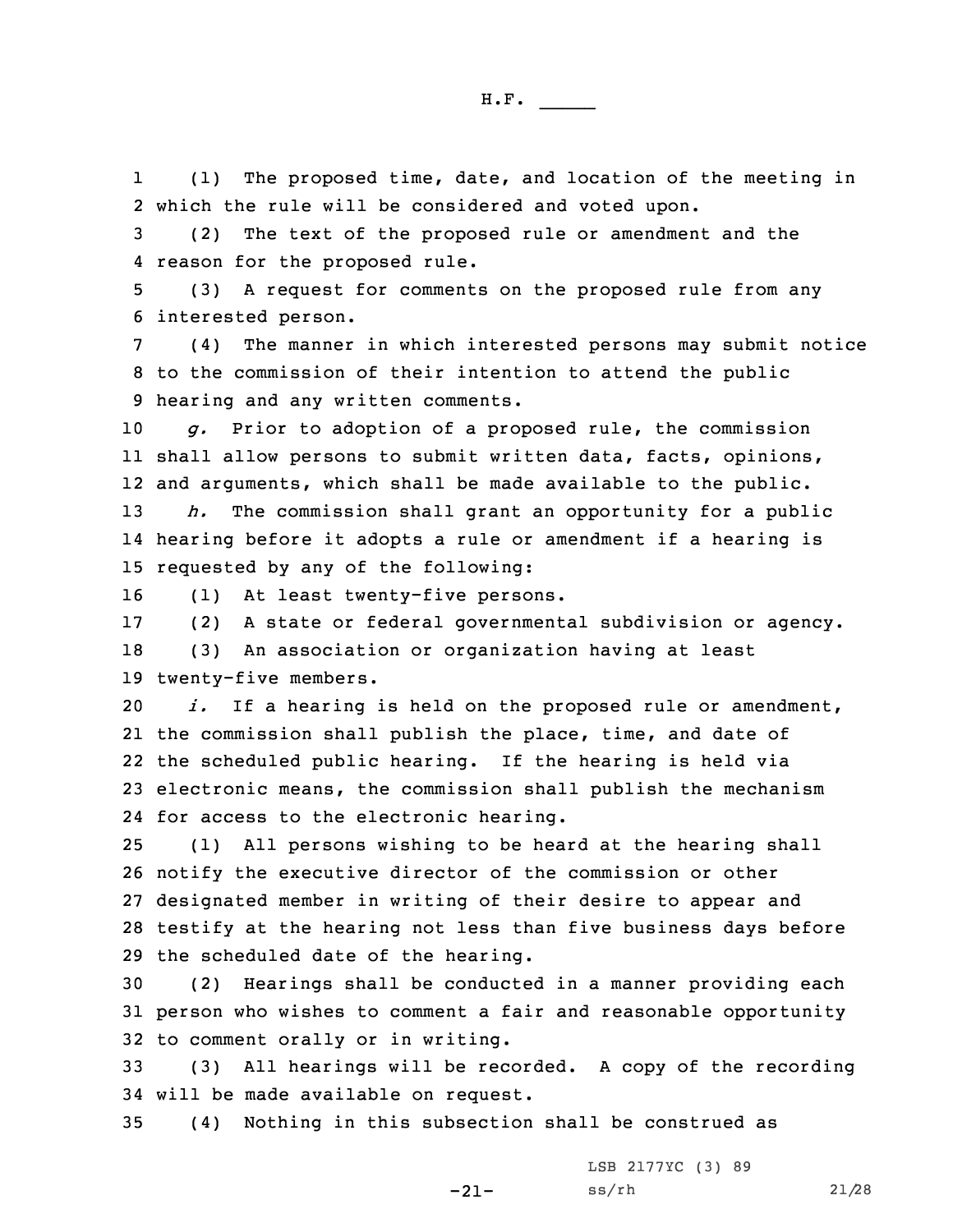1 requiring <sup>a</sup> separate hearing on each rule. Rules may be 2 grouped for the convenience of the commission at hearings 3 required by this subsection.

4 *j.* Following the scheduled hearing date, or by the close 5 of business on the scheduled hearing date if the hearing was 6 not held, the commission shall consider all written and oral 7 comments received.

 *k.* If no written notice of intent to attend the public hearing by interested parties is received, the commission may proceed with promulgation of the proposed rule without <sup>a</sup> public 11 hearing.

12 *l.* The commission shall, by majority vote of all members, 13 take final action on the proposed rule and shall determine the 14 effective date of the rule, if any, based on the rulemaking 15 record and the full text of the rule.

 *m.* Upon determination that an emergency exists, the commission may consider and adopt an emergency rule without prior notice, opportunity for comment, or hearing, provided that the usual rulemaking procedures provided in the compact and in this section shall be retroactively applied to the rule as soon as reasonably possible, in no event later than ninety days after the effective date of the rule. For the purposes of this provision, an emergency rule is one that must be adopted immediately in order to do any of the following:

25 (1) Meet an imminent threat to public health, safety, or 26 welfare.

27 (2) Prevent <sup>a</sup> loss of commission or member state funds. 28 (3) Meet <sup>a</sup> deadline for the promulgation of an

29 administrative rule that is established by federal law or rule.

30 (4) Protect public health and safety.

 *n.* The commission or an authorized committee of the commission may direct revisions to <sup>a</sup> previously adopted rule or amendment for purposes of correcting typographical errors, errors in format, errors in consistency, or grammatical errors. Public notice of any revisions shall be posted on

-22-

LSB 2177YC (3) 89 ss/rh 22/28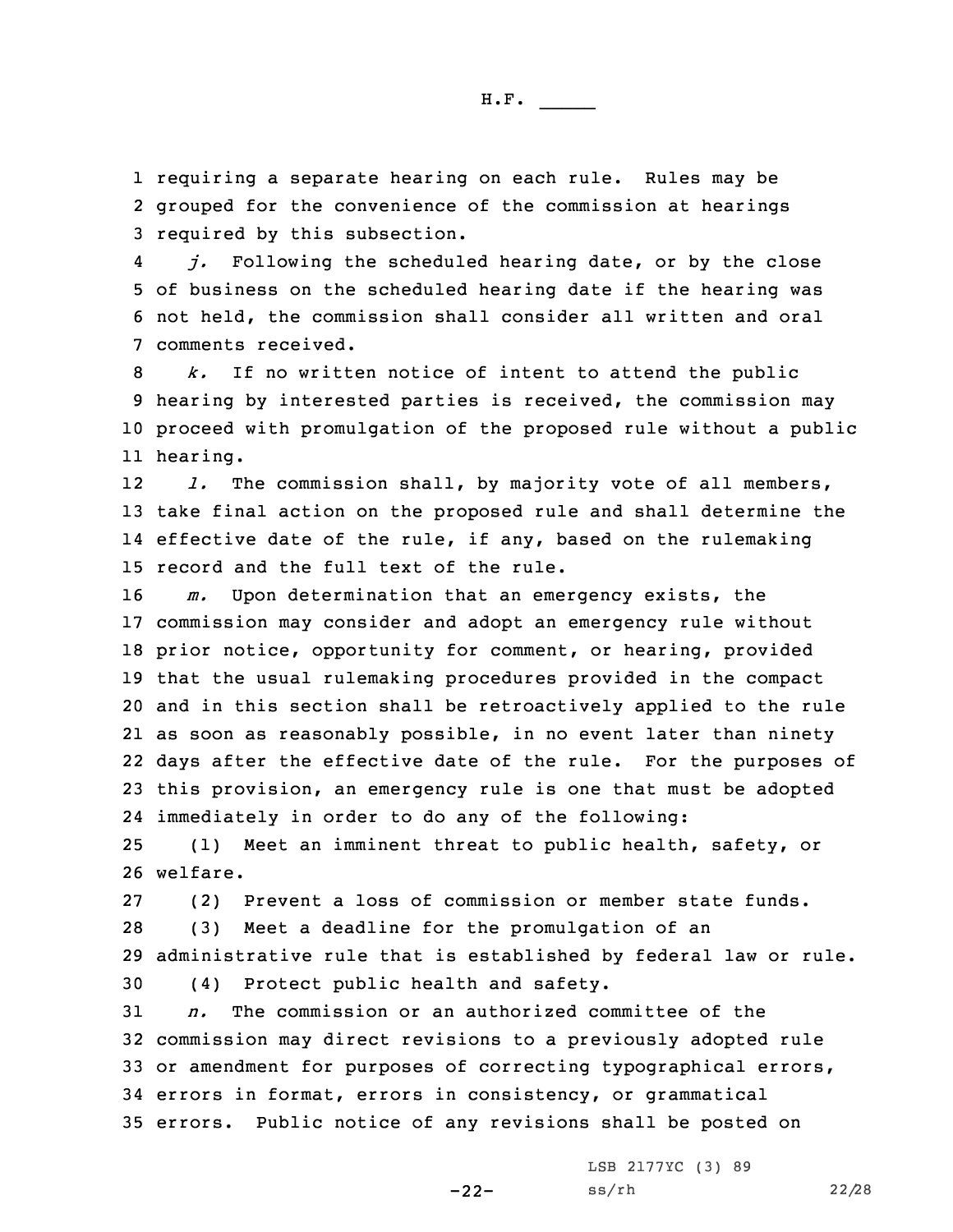the internet site of the commission. The revision shall be subject to challenge by any person for <sup>a</sup> period of thirty days after posting. The revision may be challenged only on grounds that the revision results in <sup>a</sup> material change to <sup>a</sup> rule. <sup>A</sup> challenge shall be made in writing and delivered to the chair of the commission prior to the end of the notice period. If no challenge is made, the revision will take effect without further action. If the revision is challenged, the revision may not take effect without the approval of the commission.

10 11. *Oversight, dispute resolution, and enforcement.*

11*a. Oversight.*

12 (1) The executive, legislative, and judicial branches of state government in each member state shall enforce this compact and take all actions necessary and appropriate to effectuate the compact's purposes and intent. The provisions of this compact and the rules promulgated hereunder shall have standing as statutory law.

 (2) All courts shall take judicial notice of the compact and the rules in any judicial or administrative proceeding in <sup>a</sup> member state pertaining to the subject matter of this compact which may affect the powers, responsibilities, or actions of the commission.

 (3) The commission shall be entitled to receive service of process in any such proceeding, and shall have standing to intervene in such <sup>a</sup> proceeding for all purposes. Failure to provide service of process to the commission shall render <sup>a</sup> judgment or order void as to the commission, this compact, or promulgated rules.

 *b. Default, technical assistance, and termination.* (1) If the commission determines that <sup>a</sup> member state has defaulted in the performance of its obligations or responsibilities under this compact or the promulgated rules, the commission shall do all of the following:

34 (a) Provide written notice to the defaulting state and other 35 member states of the nature of the default, the proposed means

-23-

LSB 2177YC (3) 89 ss/rh 23/28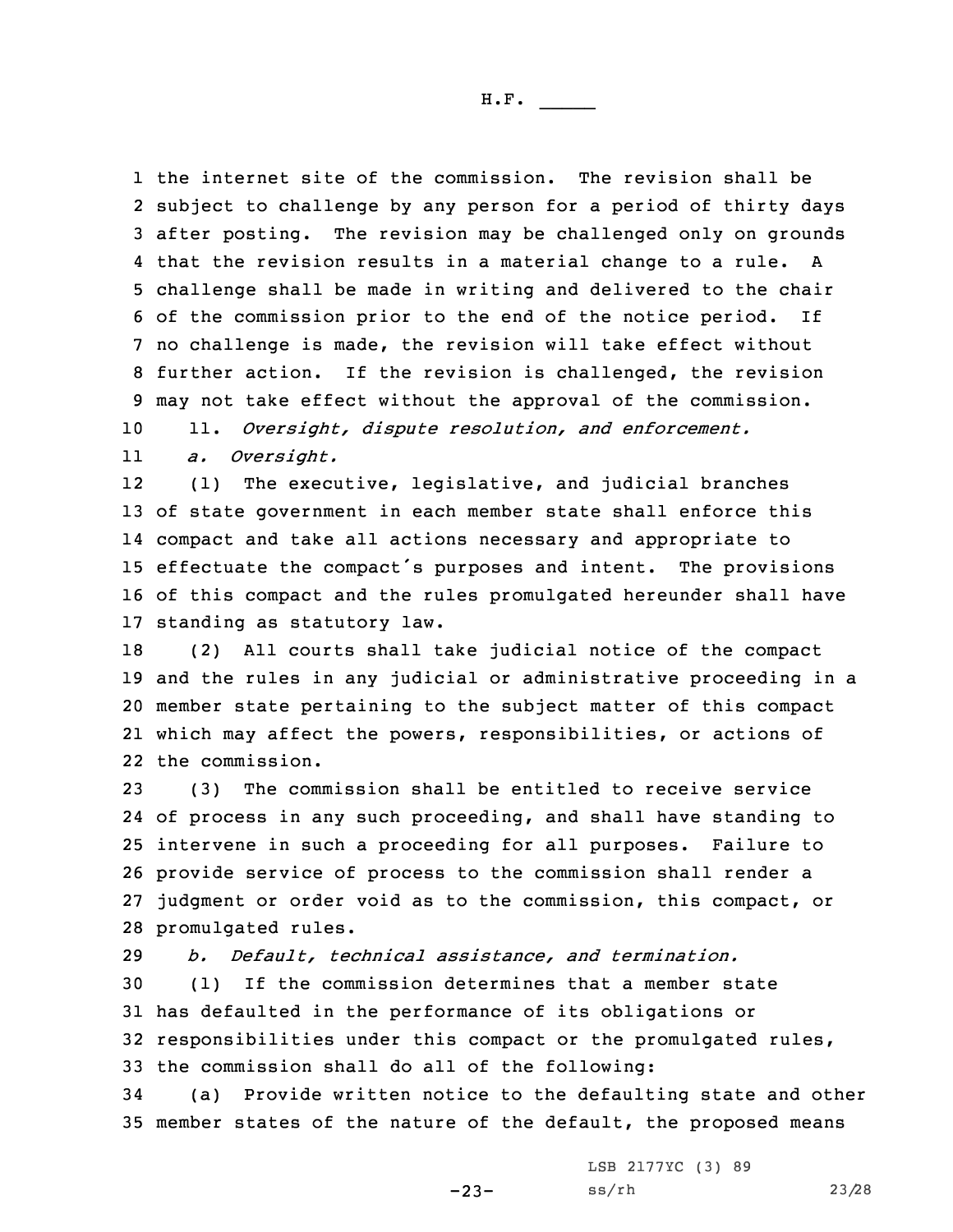1 of curing the default, or any other action to be taken by the 2 commission.

3 (b) Provide remedial training and specific technical 4 assistance regarding the default.

 (2) If <sup>a</sup> state in default fails to cure the default, the defaulting state may be terminated from the compact upon an affirmative vote of <sup>a</sup> majority of the member states, and all rights, privileges, and benefits conferred by this compact may be terminated on the effective date of termination. A cure of the default does not relieve the offending state of obligations or liabilities incurred during the period of default.

12 (3) Termination of membership in the compact shall be 13 imposed only after all other means of securing compliance have 14 been exhausted. Notice of intent to suspend or terminate shall 15 be given by the commission to the governor, the majority and <sup>16</sup> minority leaders of the defaulting state's legislature, and 17 each of the member states.

 (4) <sup>A</sup> state that has been terminated is responsible for all assessments, obligations, and liabilities incurred through the effective date of termination, including obligations that extend beyond the effective date of termination.

22 (5) The commission shall not bear any costs related 23 to <sup>a</sup> state that is found to be in default or that has been 24 terminated from the compact unless agreed upon in writing 25 between the commission and the defaulting state.

 (6) The defaulting state may appeal the action of the commission by petitioning the United States district court for the District of Columbia or the federal district where the commission has its principal offices. The prevailing member shall be awarded all costs of such litigation, including reasonable attorney fees.

32 *c. Dispute resolution.*

33 (1) Upon request by <sup>a</sup> member state, the commission shall 34 attempt to resolve disputes related to the compact that arise 35 among member states and between member and nonmember states.

 $-24-$ 

LSB 2177YC (3) 89 ss/rh 24/28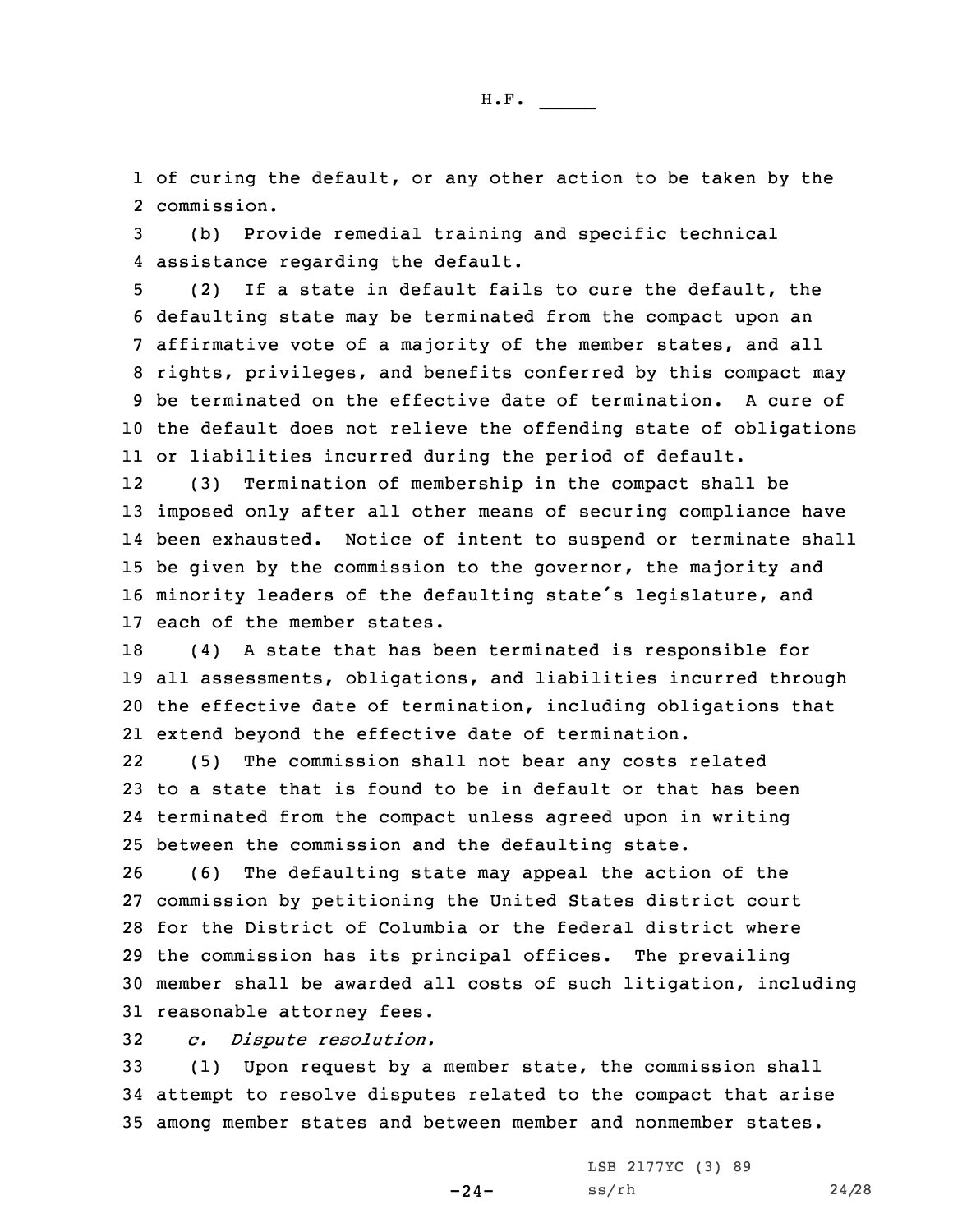1 (2) The commission shall promulgate <sup>a</sup> rule providing for 2 both mediation and binding dispute resolution for disputes as 3 appropriate.

4*d. Enforcement.*

5 (1) The commission, in the reasonable exercise of its 6 discretion, shall enforce the provisions and rules of this 7 compact.

 (2) By majority vote, the commission may initiate legal action in the United States district court for the District of Columbia or the federal district where the commission has its principal offices against <sup>a</sup> member state in default to enforce compliance with the provisions of the compact and its promulgated rules and bylaws. The relief sought may include both injunctive relief and damages. In the event judicial enforcement is necessary, the prevailing member shall be awarded all costs of such litigation, including reasonable attorney fees.

18 (3) The remedies herein shall not be the exclusive remedies 19 of the commission. The commission may pursue any other 20 remedies available under federal or state law.

21 12. *Date of implementation of the interstate commission for* 22 *occupational therapy practice and associated rules, withdrawal,* 23 *and amendment.*

24 *a.* The compact shall come into effect on the date on which the compact statute is enacted into law in the tenth member state. The provisions, which become effective at that time, shall be limited to the powers granted to the commission relating to assembly and the promulgation of rules. Thereafter, the commission shall meet and exercise rulemaking powers necessary to the implementation and administration of the compact.

 *b.* Any state that joins the compact subsequent to the commission's initial adoption of the rules shall be subject to the rules as they exist on the date on which the compact becomes law in that state. Any rule that has been previously

-25-

LSB 2177YC (3) 89 ss/rh 25/28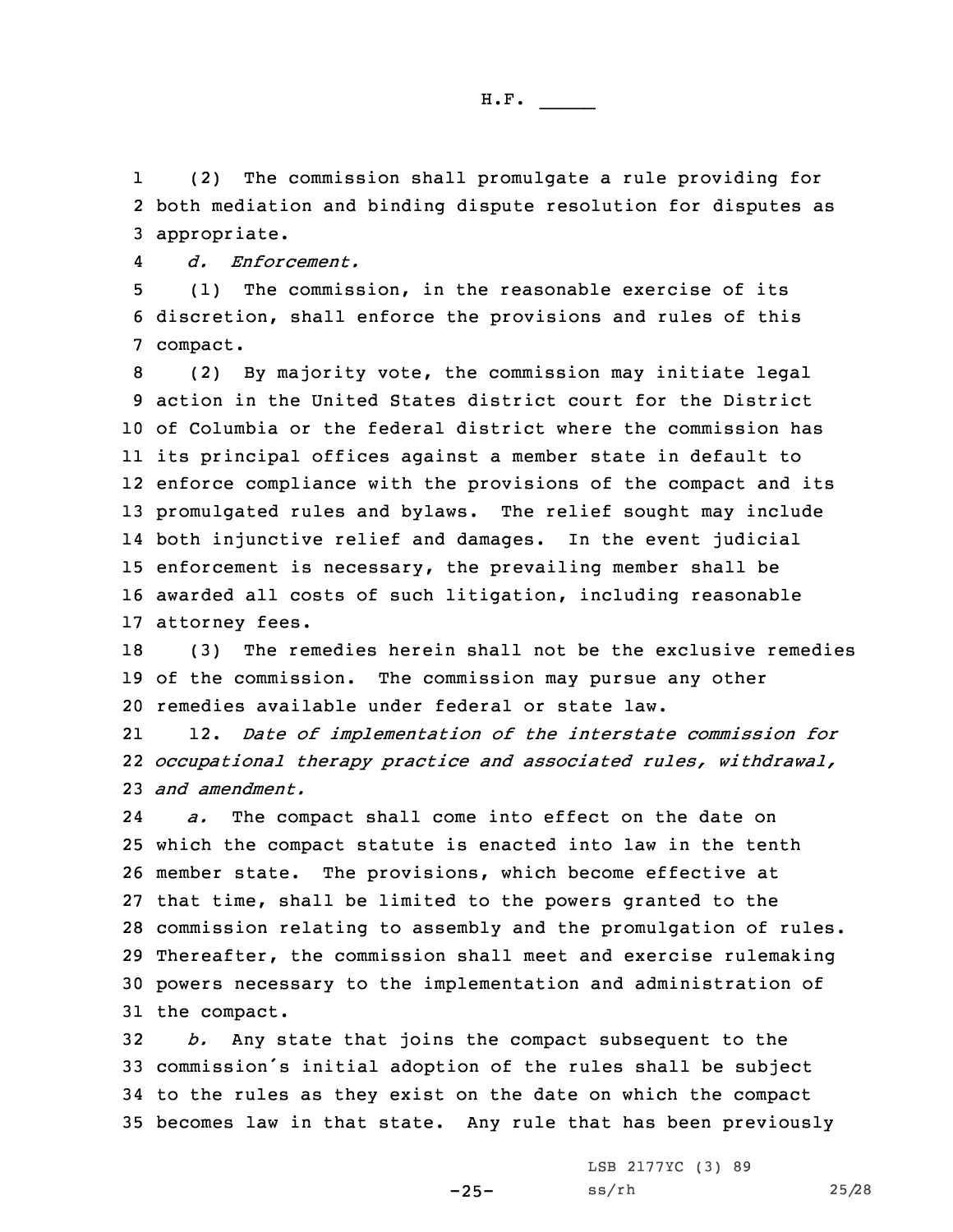1 adopted by the commission shall have the full force and effect 2 of law on the date the compact becomes law in that state. 3 *c.* Any member state may withdraw from this compact by

4 enacting <sup>a</sup> statute repealing the same.

<sup>5</sup> (1) <sup>A</sup> member state's withdrawal shall not take effect until 6 six months after enactment of the repealing statute.

 (2) Withdrawal shall not affect the continuing requirement of the withdrawing state's occupational therapy licensing board to comply with the investigative and adverse action reporting requirements of this compact prior to the effective date of withdrawal.

12 *d.* Nothing contained in this compact shall be construed to invalidate or prevent any occupational therapy licensure agreement or other cooperative arrangement between <sup>a</sup> member state and <sup>a</sup> nonmember state that does not conflict with the provisions of this compact.

 *e.* This compact may be amended by the member states. No amendment to this compact shall become effective and binding upon any member state until it is enacted into the laws of all member states.

21 13. *Construction and severability.* This compact shall be liberally construed so as to effectuate the purposes thereof. The provisions of this compact shall be severable and if any phrase, clause, sentence, or provision of this compact is declared to be contrary to the constitution of any member state or of the United States or the applicability thereof to any government, agency, person, or circumstance is held invalid, the validity of the remainder of this compact and the applicability thereof to any government, agency, person, or circumstance shall not be affected thereby. If this compact shall be held contrary to the constitution of any member state, the compact shall remain in full force and effect as to the remaining member states and in full force and effect as to the member state affected as to all severable matters.

35 14. *Binding effect of compact and other laws.*

LSB 2177YC (3) 89

ss/rh 26/28

-26-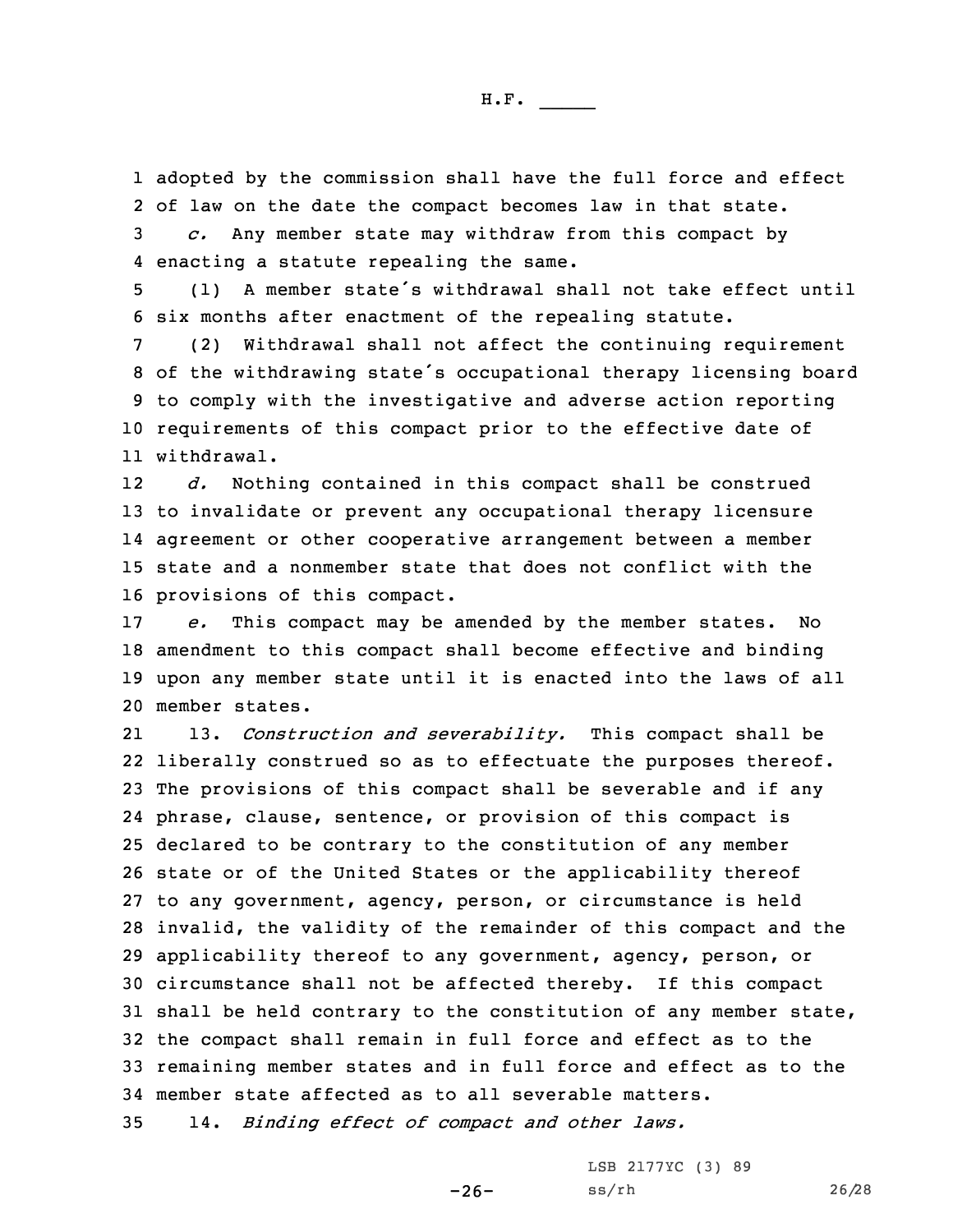1 *a.* <sup>A</sup> licensee providing occupational therapy in <sup>a</sup> remote 2 state under the compact privilege shall function within the 3 laws and regulations of the remote state.

4 *b.* Nothing herein prevents the enforcement of any other law 5 of <sup>a</sup> member state that is not inconsistent with the compact.

6 *c.* Any laws in <sup>a</sup> member state in conflict with the compact 7 are superseded to the extent of the conflict.

8 *d.* Any lawful actions of the commission, including all rules 9 and bylaws promulgated by the commission, are binding upon the 10 member states.

11 *e.* All agreements between the commission and the member 12 states are binding in accordance with their terms.

 *f.* In the event any provision of the compact exceeds the constitutional limits imposed on the legislature of any member state, the provision shall be ineffective to the extent of the conflict with the constitutional provision in question in that member state.

## 18 EXPLANATION

19 **The inclusion of this explanation does not constitute agreement with** <sup>20</sup> **the explanation's substance by the members of the general assembly.**

21 This bill adopts the interstate occupational therapy 22 licensure compact.

 The compact establishes <sup>a</sup> system whereby occupational therapists and occupational therapy assistants licensed to practice in one member state may practice in another member state under <sup>a</sup> compact privilege without applying for <sup>a</sup> license in that state. The compact imposes certain minimum requirements on the licensure of occupational therapists and occupational therapy assistants in member states. The compact comes into effect upon adoption by 10 states.

 The compact creates <sup>a</sup> commission to administer the operation of the compact. The commission is an instrumentality of the party states. The compact includes provisions relating to the establishment and membership of the commission; powers of the commission; meetings and voting requirements of the

-27-

LSB 2177YC (3) 89 ss/rh 27/28